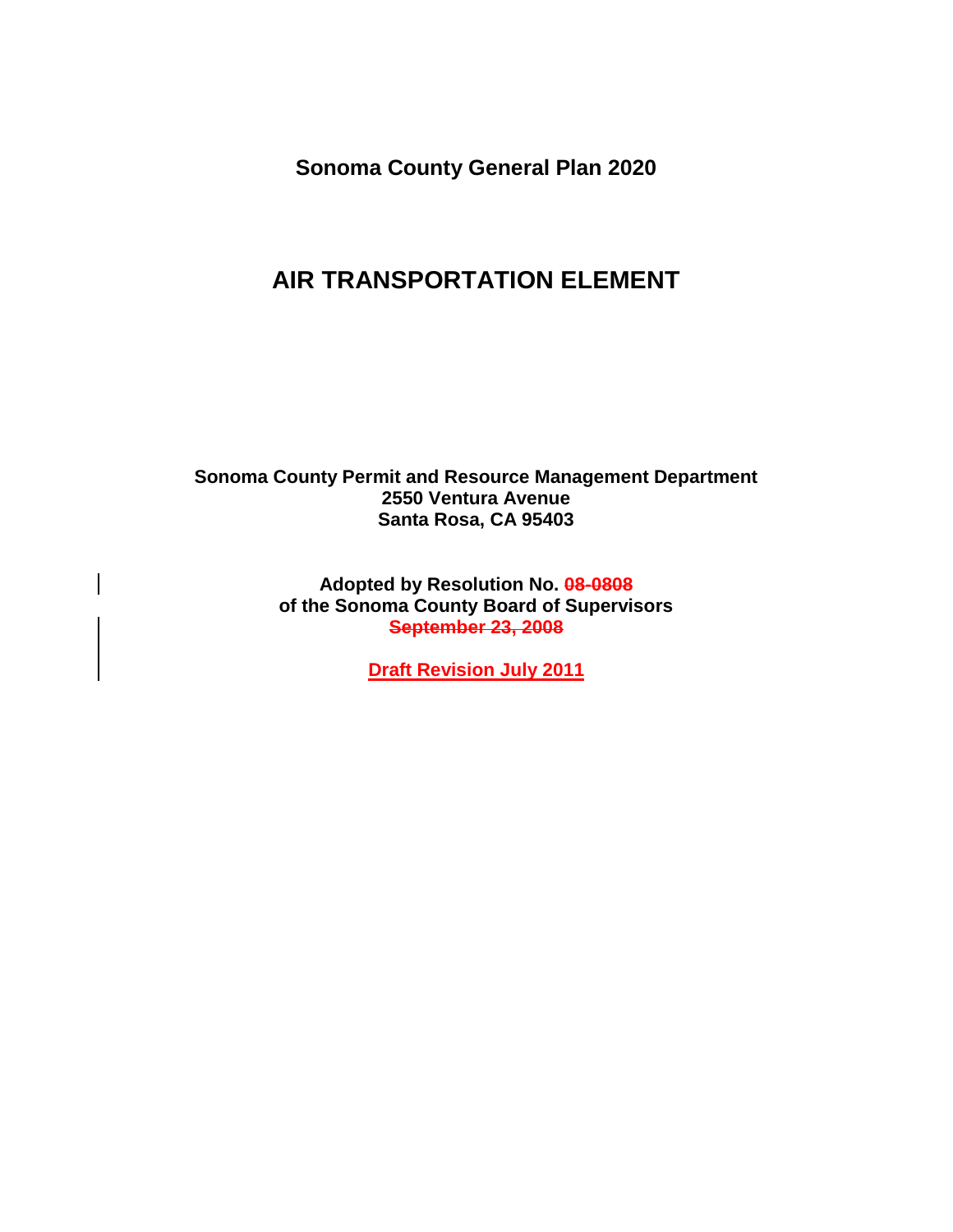### AIR TRANSPORTATION ELEMENT **TABLE OF CONTENTS**

| 1.                                                                          |  |
|-----------------------------------------------------------------------------|--|
| 1.1                                                                         |  |
| 12                                                                          |  |
| 1.3                                                                         |  |
|                                                                             |  |
| 2.1                                                                         |  |
| 2.2.                                                                        |  |
| 2.3                                                                         |  |
|                                                                             |  |
| 3.1                                                                         |  |
| 3.2                                                                         |  |
|                                                                             |  |
| 4.1                                                                         |  |
| 4.2.                                                                        |  |
| 4.3                                                                         |  |
|                                                                             |  |
| 5.1                                                                         |  |
| 5.2                                                                         |  |
| 5.3                                                                         |  |
| 5.4                                                                         |  |
| 5.5                                                                         |  |
| NON-AVIATION AND ACCESSORY USES AT CHARLES M. SCHULZ - SONOMA COUNTY<br>5.6 |  |
|                                                                             |  |
| 6.                                                                          |  |
|                                                                             |  |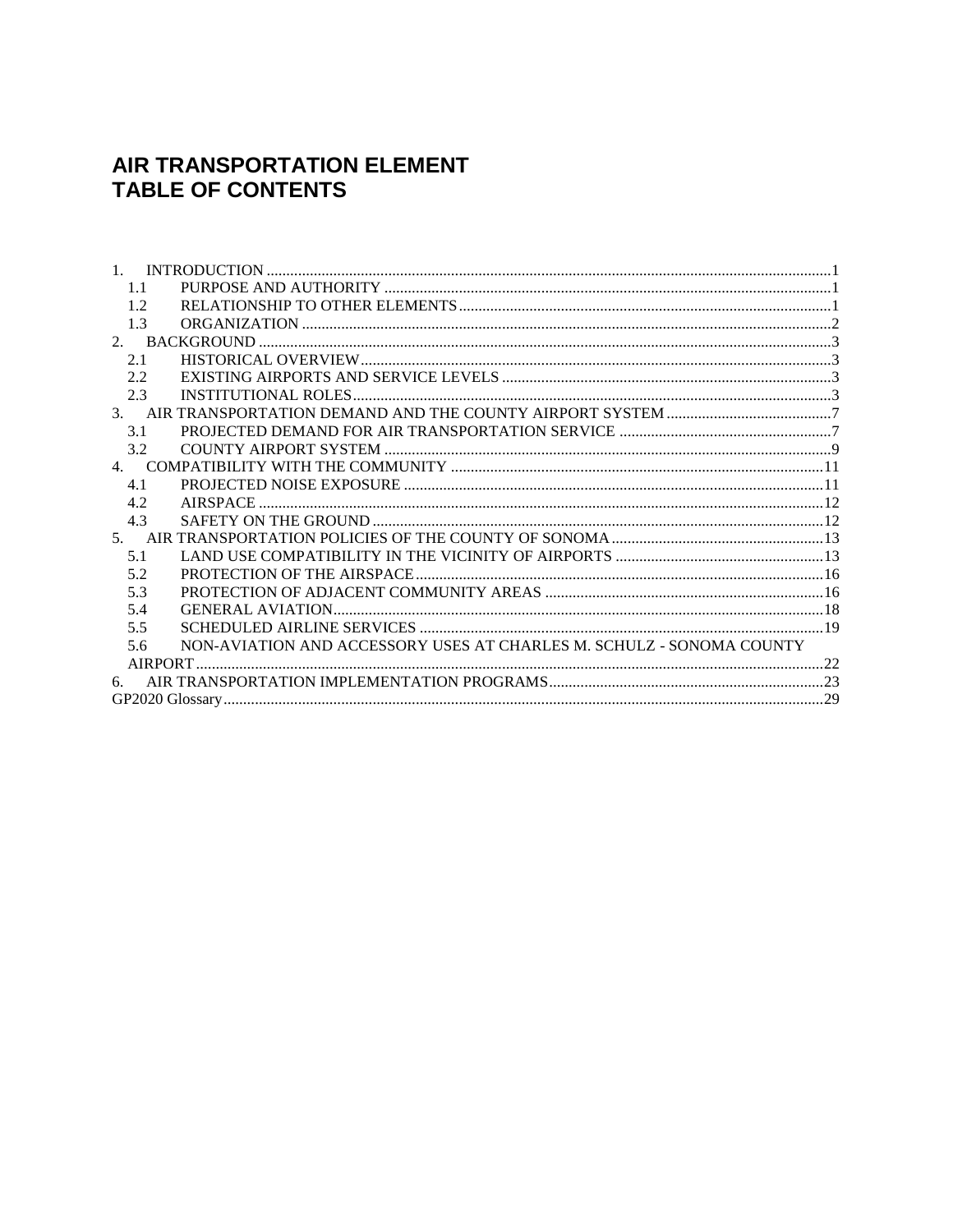#### **FIGURES**

| Figure AT-1: Historical Record of Aircraft Operations at the Charles M. Schulz    |             |
|-----------------------------------------------------------------------------------|-------------|
|                                                                                   |             |
| Figure AT-2: Historical Record of Air Passenger Activity at the Charles M. Schulz |             |
|                                                                                   |             |
|                                                                                   |             |
| Figure AT-4: Projected Noise Contours and ALUC Referral Area:                     |             |
|                                                                                   |             |
| Figure AT-5: Projected Noise Contours and ALUC Referral Area:                     |             |
|                                                                                   |             |
| Figure AT-6: Projected Noise Contours and ALUC Referral Area:                     |             |
|                                                                                   |             |
| Figure AT-7: Projected Noise Contours and ALUC Referral Area:                     |             |
|                                                                                   |             |
| Figure AT-8: Projected Noise Contours and ALUC Referral Area:                     |             |
|                                                                                   | .After Text |
| Figure AT-9: Projected Noise Contours and ALUC Referral Area:                     |             |
|                                                                                   |             |
| Figure AT-10: Approach Protection Plan Area:                                      |             |
|                                                                                   |             |
|                                                                                   |             |

#### **TABLES**

| TABLE AT-1: | Estimated Existing Aviation Activity Levels at Sonoma County<br>Public Use Airports (2001 operations levels for Charles M. Schulz -<br>Sonoma County Airport, 1996 operations levels for all others). AT-5 |
|-------------|------------------------------------------------------------------------------------------------------------------------------------------------------------------------------------------------------------|
| TABLE AT-2: | Existing Facilities at Public Use Airports in Sonoma County AT-7                                                                                                                                           |
| TABLE AT-3: | Projected Aviation Activity Levels at Sonoma County Public Use<br>Airports by the General Plan ATE 2020 and the Comprehensive                                                                              |

TABLE AT-1: Estimated Existing Aviation Activity Levels at Sonoma County Public Use Airports (2001 operations levels for Charles M. Schulz Sonoma County Airport, 1996 operations levels for all others) AT-5

TABLE AT-2: Existing Facilities at Public Use Airports in Sonoma County AT-7

TABLE AT-3: Projected Aviation Activity Levels at Sonoma County Public Use Airports by the General Plan ATE 2020 and the Comprehensive Airport Land Use Plan (CALUP) 2010 AT-7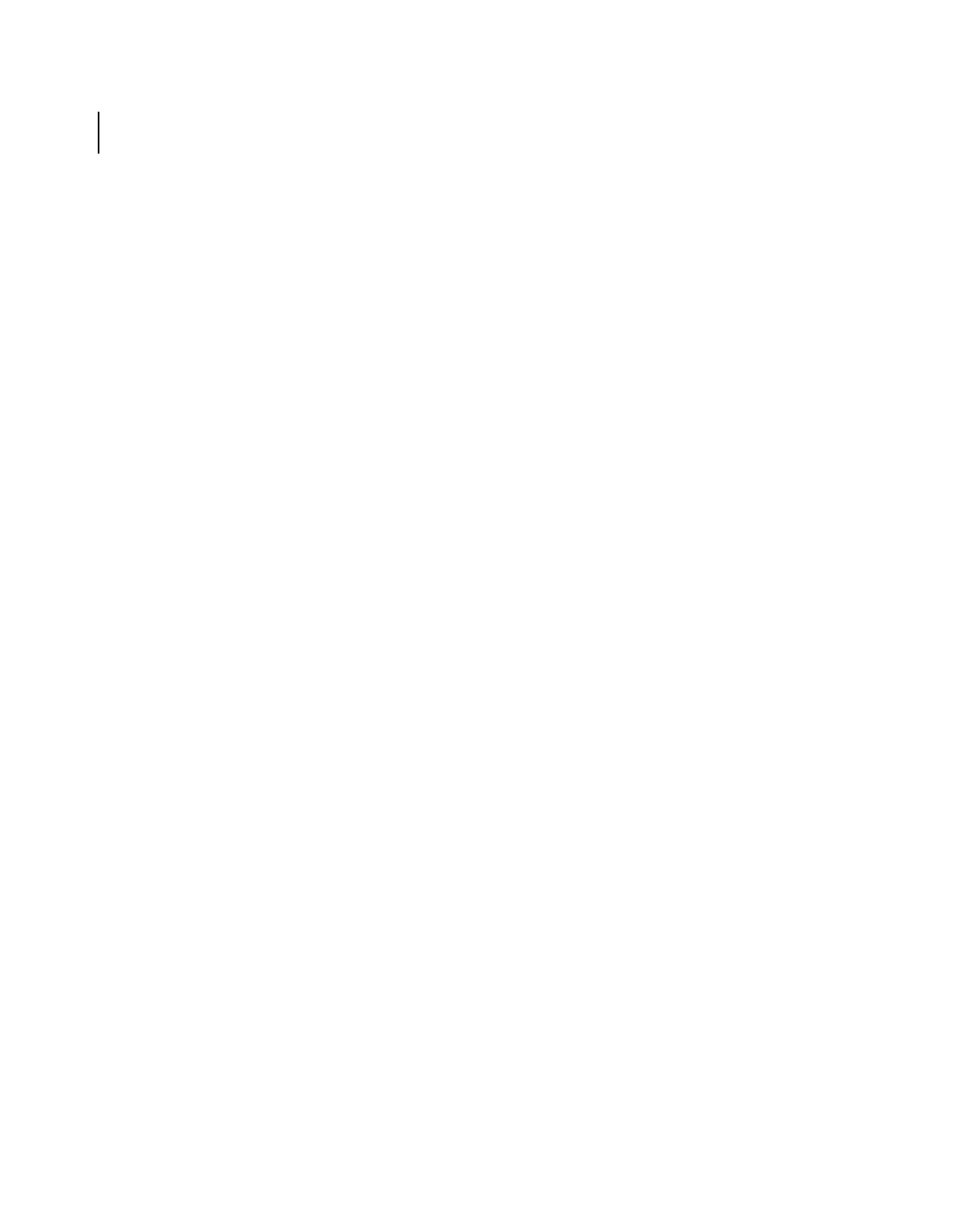# **AIR TRANSPORTATION ELEMENT**

# <span id="page-4-0"></span>**1. INTRODUCTION**

### <span id="page-4-1"></span>**1.1 PURPOSE AND AUTHORITY**

The purpose of the Air Transportation Element of the Sonoma County General Plan is to establish policies that will guide future growth and development of aviation activity and airport facilities in the County through the year 2020 in a manner consistent with the goals and policies established in other elements of the General Plan.

State of California law requires that acquisition or disposal of real property and capital improvements such as construction projects be consistent with and conform to the adopted General Plan. The Air Transportation Element will serve to establish direction and standards for judging consistency of proposed actions involving airports with the General Plan, including the Airport Master Plans. The Air Transportation Element also includes an implementation program.

Inclusion of the Air Transportation Element in the General Plan is optional as defined by Section 65303 of the Government Code. Air transportation has many community benefits such as reducing ground transportation congestion, providing locations for emergency aircraft operations, and promoting the local economy and tourism. The Element has the same legal status as mandatory elements of the plan, including requirements for internal plan consistency and consistency of public and private development projects.

### <span id="page-4-2"></span>**1.2 RELATIONSHIP TO OTHER ELEMENTS**

California Government Code Section 65300.5 requires that the elements of a General Plan comprise an integrated, internally consistent, compatible statement of policies for the adopting agency. The Air Transportation Element's policies complement policies expressed in other elements and comply with the requirement for internal consistency in the following manner:

- 1. The economic and demographic projections and assumptions used in other elements, notably the Land Use, Circulation and Transit, and Noise Elements, are used in the Air Transportation Element.
- 2. The policies expressed herein are designed to complement and reinforce the policies stated in other elements of the General Plan, in particular those in the Land Use, Circulation and Transit and Noise Elements.
- 3. The goals and objectives reflect the goals and objectives expressed in other elements of the General Plan.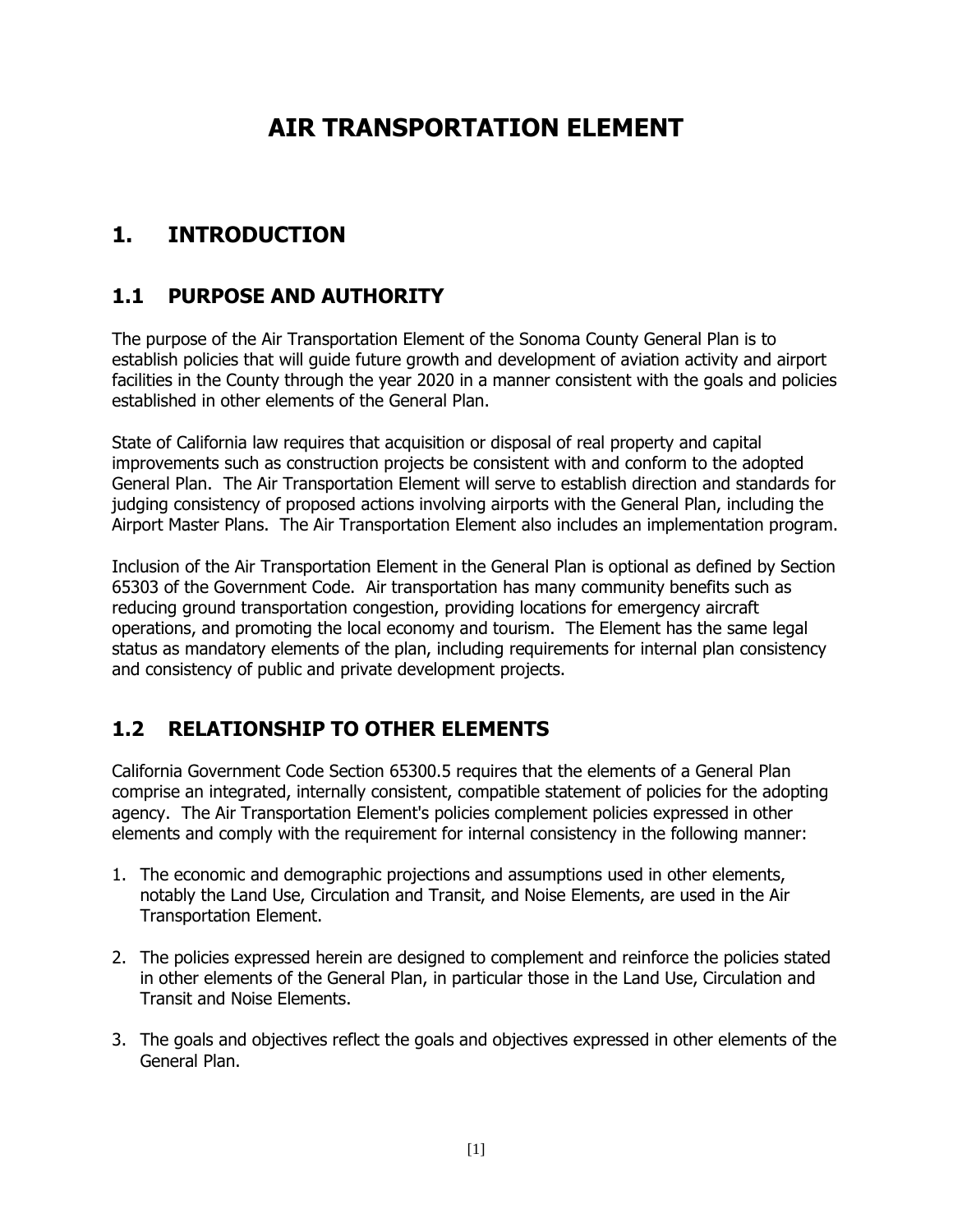The Air Transportation Element addresses projected future noise levels at the various public use airports in the County, with special emphasis placed on the County owned Charles M. Schulz - Sonoma County Airport. Information about noise levels is also contained in the Noise Element so that all noise sources are evaluated within a single context.

### <span id="page-5-0"></span>**1.3 ORGANIZATION**

This element is organized into five major sections:

#### **Background**

A section that includes information on past air transportation activity in the County, airport activities, the existing airport system and service levels, and a description of the roles and the level of authority of the many jurisdictions involved in aviation.

#### **Air Transportation Demand and The County Airport System**

This section includes the projected air transportation demand for Sonoma County. It is based on demographic and economic forecasts  $t$  used inin the adopted Charles M. Schulz – Sonoma County Airport Master Plan (AMP), 2011, and the Sonoma County Comprehensive Airport Land Use Plan (CALUP), January 2001 and the Land Use and other elements. The CALUP projections are lower than the Air Transportation Element (ATE) projections because they are short term, and don't consider full operations allowed by the ATE. A future County airport system (including additional facilities) that can serve some or all of the air travel demand is also identified.

#### **Compatibility With the Community**

Community compatibility, an important issue addressed by this element, is specifically defined so airport related activities will be appropriately controlled.

#### **Air Transportation Policies**

This section expresses air transportation policies that are detailed enough to allow judgments to be made on airport related actions of the County of Sonoma and its various agencies.

#### **Implementing Programs**

This section identifies the specific legislative and administrative actions necessary to effectuate policies and attain conformity of regulations with the plan.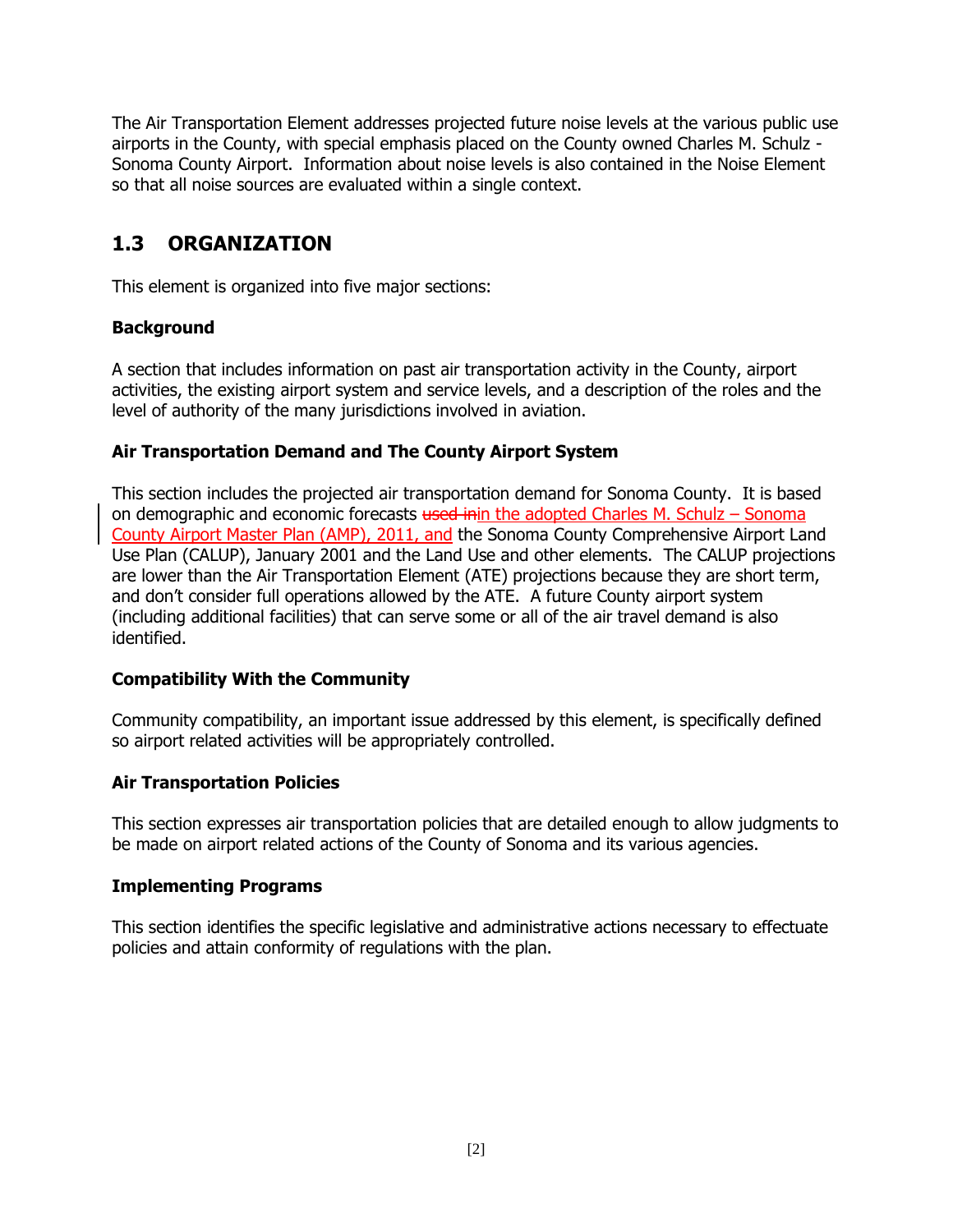# <span id="page-6-0"></span>**2. BACKGROUND**

### <span id="page-6-1"></span>**2.1 HISTORICAL OVERVIEW**

Aviation activity of varying types, privately owned aircraft, commercial aircraft and airline service, has occurred in Sonoma County for approximately 80 years. Since 1965, the number of annual aircraft operations at various airports throughout the County has ranged from a low of about 120,000 operations to a high of approximately 460,000 operations in the early 1980's, to the current level of approximately  $270230,000$  annual operations. (see Table AT-1). As can be seen in Figure AT-1, the maximum peak historical aircraft activity levels of approximately 170,000 operations (commercial and non-commerical at the Charles M. Schulz - Sonoma County Airport occurred in 1990. The number of based aircraft at the six public use County airports is approximately 850800.

Commercial Airline service has varied since loss of scheduled service by a local carrier in the 1970s, and again in 2002. Service resumed in 2007 at the Charles M. Schulz – Sonoma County Airport and the peak of service occurred in 1990, 2008, with approximately 130205,000 total annual air passengers- (Figure AT-2)used the Charles M. Schulz Sonoma County Airport, while in 2001, approximately 50,000 passengers were served.

Figure AT-2 indicates the fluctuations that have occurred in air passenger activity at the Charles M. Schulz - Sonoma County Airport.

## <span id="page-6-2"></span>**2.2 EXISTING AIRPORTS AND SERVICE LEVELS**

There were six airports in Sonoma County open for public use as of 20022011 (See Figure AT-3). Two were privately owned (Sonoma Skypark and Sonoma Valley), three were owned by cities (Cloverdale, Healdsburg and Petaluma airports) and one was owned by the County of Sonoma (Charles M. Schulz - Sonoma County Airport). These airports all have general aviation activity consisting of single engine and twin engine piston powered aircraft. Twin engine turboprop and jet powered aircraft utilize the Charles M. Schulz - Sonoma County Airport and, to a lesser extent, the Petaluma Airport. Charles M. Schulz - Sonoma County Airport is the only point for commercial airline services. In addition, thethis airport has been designated asis a fire base by the California Department of Forestryfor Cal Fire which uses aerial tankers and helicopters in forest fire suppression operations. and a maintenance base for Redwood Empire Air Care Helicopter (REACH). The current activity levels at the six airports are shown in Table AT-1. A general description of the facilities available at public use airports in the County is noted in Table AT-2.

## <span id="page-6-3"></span>**2.3 INSTITUTIONAL ROLES**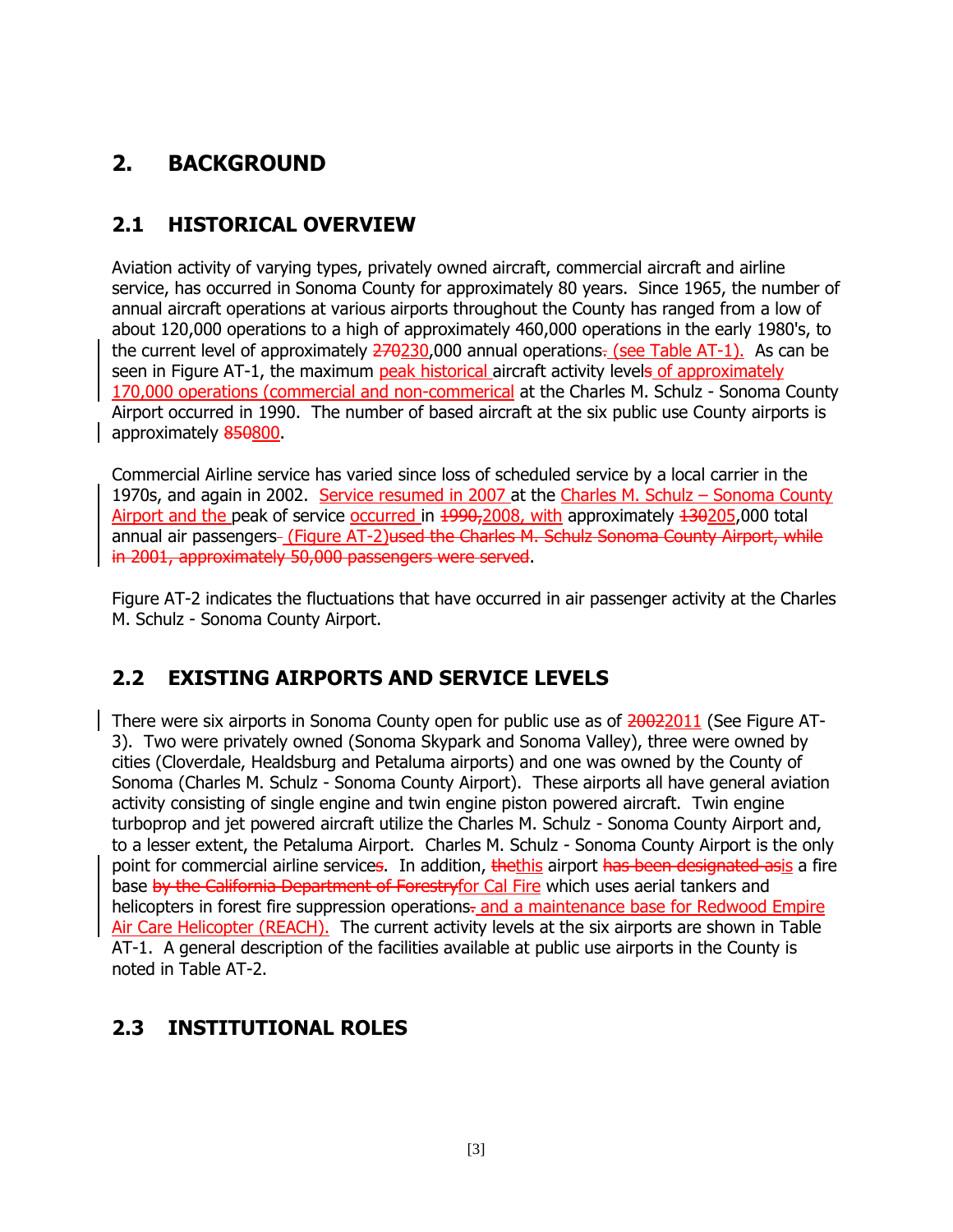The public and private sectors both play significant roles in air transportation. Authority and responsibilities are shared by a number of public agencies and the resulting relationships are important to the implementation of County policies.

#### **County of Sonoma**

County jurisdiction affects aviation in two principal areas, as airport owner and as public agency with zoning authority over private lands adjacent to the airports. As airport owner, the County can develop the Charles M. Schulz - Sonoma County Airport, maintain and operate it and establish operational rules and regulations. Local airport proprietors are limited by provisions of Federal and State laws. Under Federal law an airport proprietor may not interfere with interstate commerce or discriminate among airport users. In addition, the California Public Utilities Code expresses requirements for airport permits, noise regulations and funding grants. An airport owner is also subject to Federal requirements for airport security, crash/fire/rescue, facility maintenance and funding grant conditions.

In its land use role the County is responsible, under the California Public Utilities Code, to act in accordance with recommendations of the County Airport Land Use Commission (ALUC) or the County may overrule their recommendation by a two-thirds vote of the Board of Supervisors if findings are made that the proposed action is consistent with the purposes of Article 3.5 of the State Aeronautics Act.

#### **Airport Land Use Commission**

Sections 21670-21678 of the California Public Utilities Code require formation, under certain conditions, of an ALUC and an environs plan to achieve compatible land uses in the areas adjacent to airports within an ALUC's jurisdiction. The Sonoma County ALUC has adopted an Airport Land Use Policy Plan, entitled the "Sonoma County Comprehensive Airport Land Use Plan" (CALUP) that defines compatible land uses as they relate to noise, airspace and safety, using aviation activity levels forecasted for the Year 2010.

Each local agency whose general plan includes areas covered by the ALUC plan must submit those plans to the Commission for its review. The Commission must make a determination of consistency or inconsistency with the CALUP. The Commission's determination may be overruled by a two-thirds vote of the governing body of a city or county. In addition, the following actions must be reviewed by the Commission:

- (1) amendment to a General Plan or Specific Plan
- (2) adoption or approval of a Development Code
- (3) adoption or approval of a building regulation

#### **TABLE AT-1: Estimated Existing Aviation Activity Levels at Sonoma County Public Use Airports (2001 operations levels for Charles M. Schulz Sonoma County Airport, 1996 operations levels for all others)**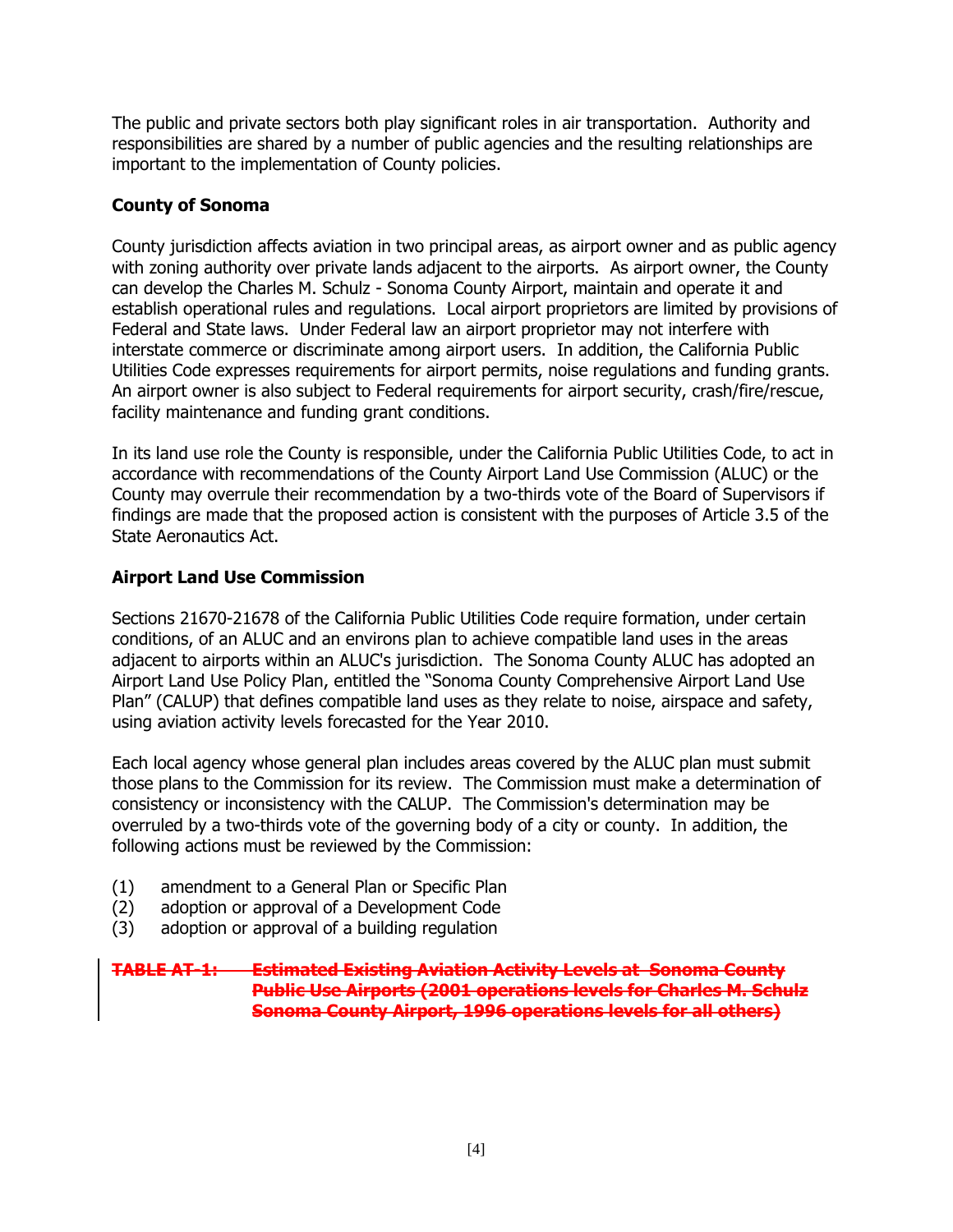#### **TABLE AT-1: Aviation Activity Levels at Sonoma County Public Use Airports (From FAA Master Records.)**

|                                                                                                                                                                                                                                                                                                |                                       | <b>General Aviation</b>                                                                                                                                                                                                                                                                                                                                                                             | <b>Commercial Airline</b>          |                                          |
|------------------------------------------------------------------------------------------------------------------------------------------------------------------------------------------------------------------------------------------------------------------------------------------------|---------------------------------------|-----------------------------------------------------------------------------------------------------------------------------------------------------------------------------------------------------------------------------------------------------------------------------------------------------------------------------------------------------------------------------------------------------|------------------------------------|------------------------------------------|
|                                                                                                                                                                                                                                                                                                | <b>Based</b><br>Aircraft <sup>+</sup> | <b>Annual</b><br><b>Operations</b>                                                                                                                                                                                                                                                                                                                                                                  | <b>Annual</b><br><b>Operations</b> | <b>Total Annual</b><br><b>Passengers</b> |
| Cloverdale $\frac{1}{2}$                                                                                                                                                                                                                                                                       | 2419                                  | 10,900                                                                                                                                                                                                                                                                                                                                                                                              | $\overline{0}$                     | <u>0</u>                                 |
| Healdsburg <sup>2</sup>                                                                                                                                                                                                                                                                        | 6346                                  | 31,400                                                                                                                                                                                                                                                                                                                                                                                              | 0                                  | $\overline{0}$                           |
| Petaluma <sup>3</sup>                                                                                                                                                                                                                                                                          | 203208                                | 69,80053,200                                                                                                                                                                                                                                                                                                                                                                                        | $\overline{0}$                     | $\overline{0}$                           |
| Sonoma County                                                                                                                                                                                                                                                                                  | 377356 <sup>4</sup>                   | 128,400 <sup>3</sup> 99,965 <sup>4</sup>                                                                                                                                                                                                                                                                                                                                                            | $6,600^34,380^5$                   | 49,200<br><u>185,318<sup>5</sup></u>     |
| Sonoma Skypark <sup>6</sup>                                                                                                                                                                                                                                                                    | 6062                                  | 10,10015,000                                                                                                                                                                                                                                                                                                                                                                                        | $\overline{0}$                     | 0                                        |
| Sonoma Valley <sup>1</sup>                                                                                                                                                                                                                                                                     | $104^2$ 123 <sup>2</sup>              | 11,50016,000                                                                                                                                                                                                                                                                                                                                                                                        | 0                                  | 0                                        |
| <b>Total</b>                                                                                                                                                                                                                                                                                   | 828772                                | 262,100226,465                                                                                                                                                                                                                                                                                                                                                                                      | 6,6004,380                         | 49,200<br>185,318                        |
| Sources: ALUC Comprehensive<br>(1)<br>May 8, 2009<br>Form 5010) May 31, 2010<br>5010) November 30, 2009<br>(4)<br><b>Consolidated Summary of Airport Master Plan Forecasts.</b><br>(4)<br>(6)                                                                                                  |                                       | FAA Master Record (Airport Land Use Plan, except as noted: Data Form 5010)<br>(1) Based Aircraft: MTC RASP General Aviation Element, 1/03<br>(2) Based Aircraft: Sonoma Valley ____ FAA Master Record (Airport Manager's OfficeData<br>(3) 2001 operations: Charles M. Schulz FAA Master Record (Airport Data Form<br>Sonoma County Airport Manager's Office Airport Master Plan, 2011, Table 2-12, |                                    |                                          |
| (5) Annual Passengers: FAA 2001 ACAIS Enplanement Activity (FAA<br>Website) Sonoma County Airport Master Plan, 2011, Table 2-2, 2010 Baseline Conditions<br>FAA Master Record (Airport Data Form 5010) August 31, 2010<br>FAA Master Record (Airport Data Form 5010) September 28, 2010<br>(7) |                                       |                                                                                                                                                                                                                                                                                                                                                                                                     |                                    |                                          |

Proposed changes to an Airport Master Plan must also be submitted to the ALUC for a determination of consistency with the CALUP.

#### **Airport Owners**

A city airport owner has the same responsibilities as a county airport owner. In some cases, control of the land uses adjacent to a city owned airport is within the jurisdiction of the County of Sonoma. Privately owned airports are affected by State and Federal regulations to a lesser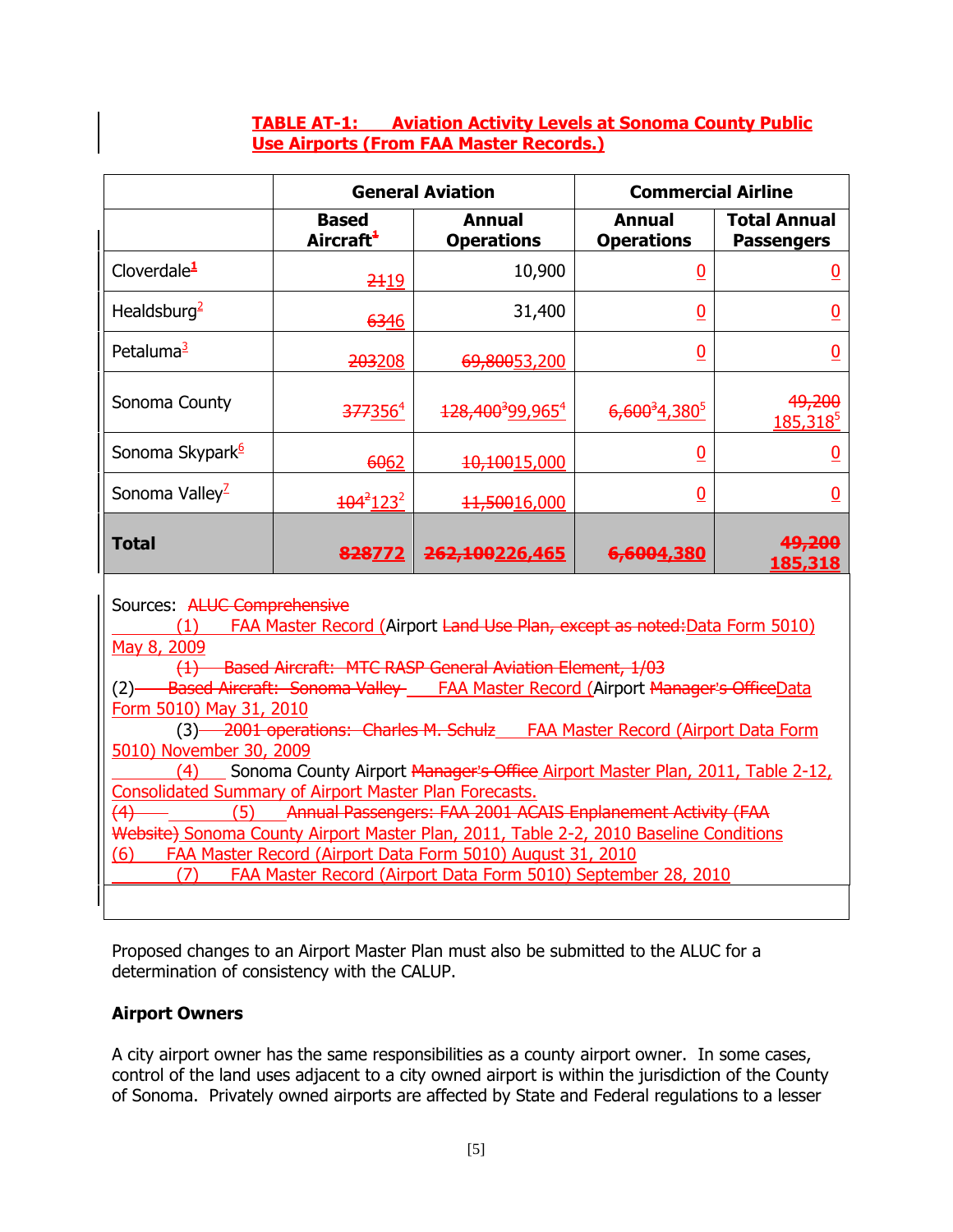extent, but they are still required to provide for safe operations. Private airport owners are dependent upon city and county land use actions to protect their compatibility with the community.

#### **Private Sector**

Aircraft operated in Sonoma County are, for the most part, privately owned and operated. General aviation and airline owners may operate their aircraft at their discretion, but are subject to the Federal Aviation Regulations (FAR's) governing aircraft operations and local airport rules and regulations.

#### **Regional Agencies**

The Metropolitan Transportation Commission (MTC) is a regional agency established under State law and charged with the tasks of creating a regional transportation plan and allocating Federal and State funds in accordance with the plan. All aviation funds from State and Federal sources that go to cities and counties must be approved by MTC. MTC prepares aviation forecasts, conducts special planning studies and collects data on airports in the San Francisco Bay Region. The Association of Bay Area Governments (ABAG), in cooperation with MTC, collects demographic and land use planning data and forecasts.

#### **State of California**

As previously noted, the State has jurisdiction in areas specified in the Public Utilities Code as noted below:

- (1) Airport Permit: An airport permit, issued by Caltrans' Division of Aeronautics, is required at all airports open for public use. Specified safety conditions must be met.
- (2) Noise Regulations: Noise regulations require that any airport deemed to have a "noise problem" must develop a noise mitigation plan. None of the airports in Sonoma County have been identified as having a noise problem.
- (3) Conditions of Grants: Specific conditions may be imposed if an airport receives grant-inaid funds under the State program.

#### **Federal Aviation Administration (FAA)**

Federal government preemptions cover aircraft in flight, aircraft engaged in interstate and foreign commerce and discrimination among airport users. Because Charles M. Schulz - Sonoma County Airport has airline service, Federal Aviation Regulations (FAR) provisions dealing with **airport layout**, security and crash-fire-rescue apply. Special conditions that were part of the original quit claim deed which transferred the Airport from the Federal government to the County are a part of each grant-in-aid program accepted by the County.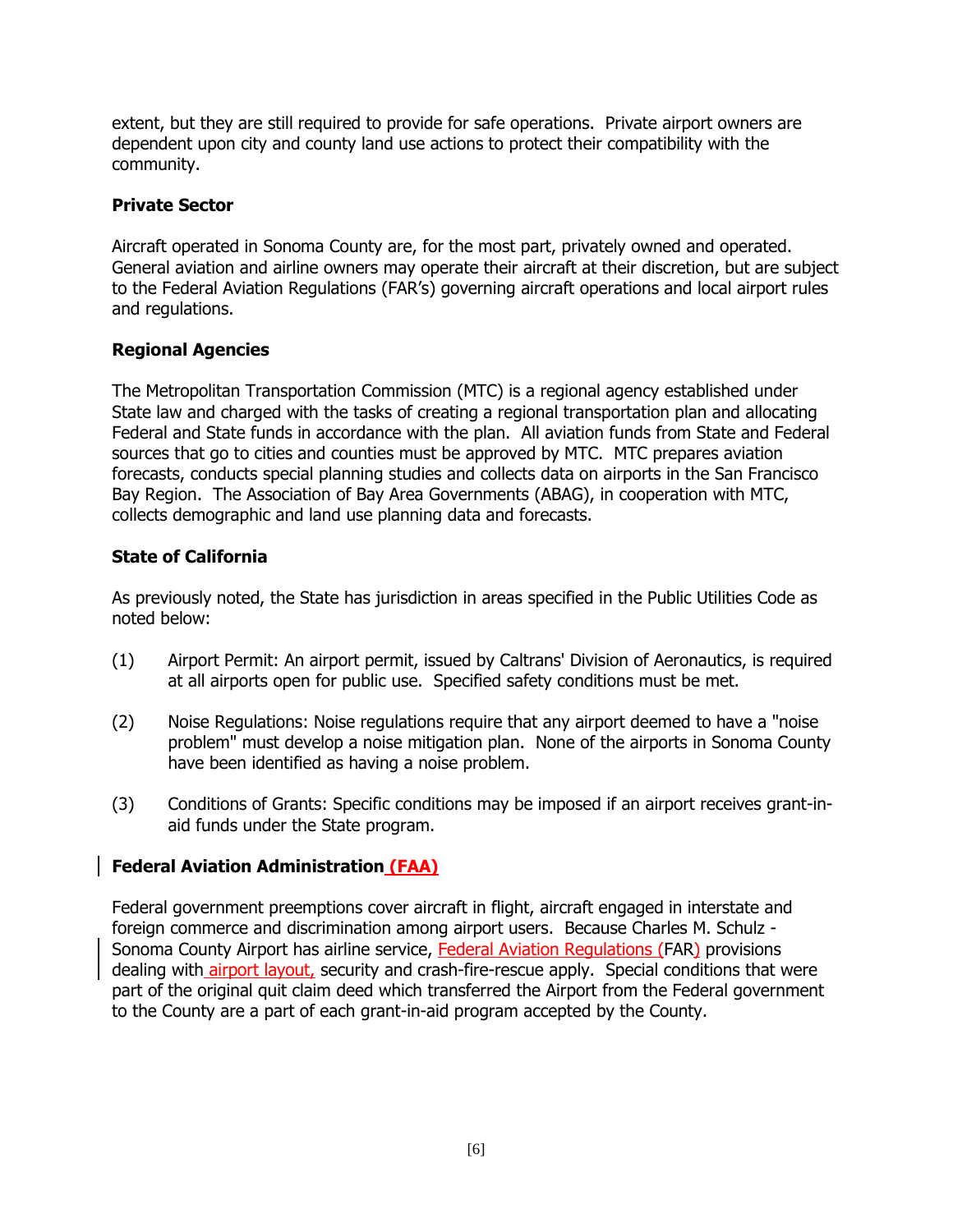# <span id="page-10-0"></span>**3. AIR TRANSPORTATION DEMAND AND THE COUNTY AIRPORT SYSTEM**

# <span id="page-10-1"></span>**3.1 PROJECTED DEMAND FOR AIR TRANSPORTATION SERVICE**

The demand projections used in this element reflect recent trends in the aviation industry as well as forecasted economic and population growth. With respect to general aviation, it is estimated that Airport facilities can be improved so the projected demand can be served.

|                          |                       |                                                  | <b>Runways</b> |              |                                                             | <b>Services</b> |             |                   |                                           |
|--------------------------|-----------------------|--------------------------------------------------|----------------|--------------|-------------------------------------------------------------|-----------------|-------------|-------------------|-------------------------------------------|
| <b>Airport</b>           | <b>Owner</b><br>-ship | <b>Acres</b>                                     | No.            | <b>Paved</b> | <b>Lighted</b>                                              | Lengt<br>h      | <b>Fuel</b> | <b>Repai</b><br>r | <b>Instrume</b><br>nt<br><b>Procedure</b> |
| Cloverdale               | Public                | 58                                               | $\mathbf{1}$   | Yes          | Yes                                                         | 3,155           | Yes         | Yes               | <b>No</b>                                 |
| Healdsburg               | Public                | 50                                               | $\mathbf{1}$   | Yes          | Yes                                                         | 2,707           | Yes         | Yes               | <b>No</b>                                 |
| Petaluma                 | Public                | 220                                              | $\mathbf{1}$   | Yes          | Yes                                                         | 3,600           | Yes         | Yes               | Yes                                       |
| Sonoma<br>County         | Public                | 970<br>1,048                                     | $\overline{2}$ | Yes          | <b>No</b><br>Yes                                            | 5,002<br>5,115  | Yes         | Yes               | Yes                                       |
| Sonoma<br><b>Skypark</b> | Private               | 30                                               | 1 <sup>1</sup> | Yes          | <b>No</b>                                                   | 2,480           | Yes         | Yes               | <b>No</b>                                 |
| Sonoma<br>Valley         | Private               | 79                                               | $\overline{2}$ | Yes/<br>Yes  | No<br><b>No</b>                                             | 2,700<br>1,500  | Yes         | Yes               | <b>No</b>                                 |
| <b>Source:</b>           |                       | (2) FAA Form 5010-1<br>(3) Airport Master Record |                |              | (1) Sonoma County Comprehensive Airport Land Use Plan, 1/01 |                 |             |                   |                                           |

**TABLE AT-2: Existing Facilities at Public Use Airports in Sonoma County**

With respect to commercial airline services, demand for only a part, about 40 percent, of the commercial airline passenger travel to and from Sonoma County is projected to be served by commuterregional and scheduled airlinemainline carrier services at the Charles M. Schulz - Sonoma County Airport. The remaining 60 percent of the air passengers are expected to use ground transportation to access other airports in the San Francisco Bay Arearegion, principally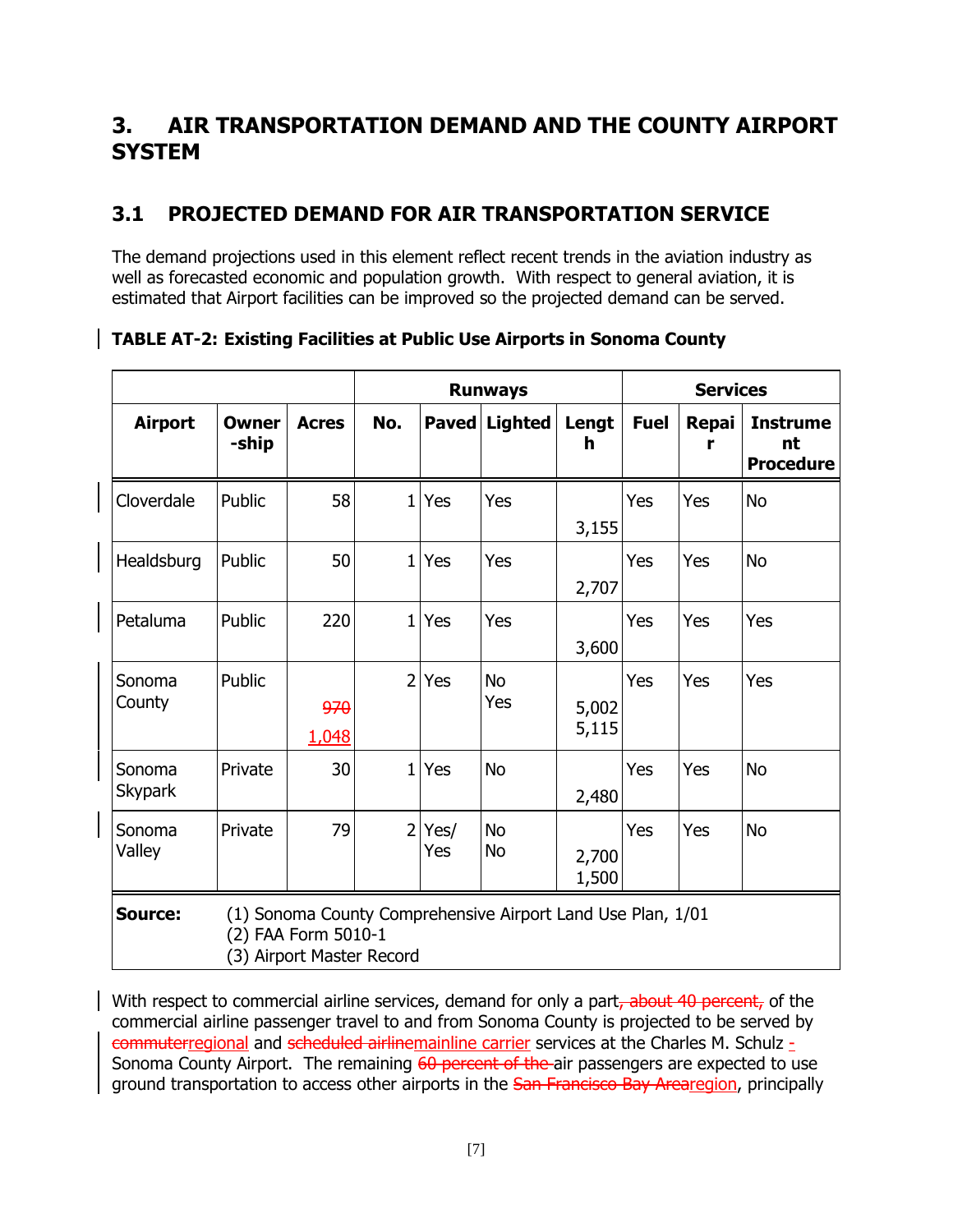San Francisco International Airport (SFO) and, to a lesser extent, Oakland International Airport (OAK), Sacramento International Airport (SMF) and San Jose International Airport (SJC).

#### **General Aviation Activity**

General Aviation activity forecasts indicate that by the year 2020, there will be 1,300approximately 960 based aircraft and approximately 445328,000 General Aviation annual operations at the various public use airports in Sonoma County. (See Table AT-3).

#### **Commuter Airline Services**

Commuter airline services, as used in this element, are regularly scheduled flights that serve routes within the State. Commuter airline service levels of about 50,000 total annual passengers (about 140 average daily passengers) are predicted by the year 2020 at the Charles M. Schulz Sonoma County Airport. Using a 15 passenger aircraft with a 65 percent load factor, this would result in about 14 average daily flights (seven arrivals plus seven departures) by twin engine, turboprop type aircraft. Fewer operations would be necessary if larger aircraft or higher load factors were used. The annual operations generated from these flights would be about 5,000 in the year 2020.

#### **Scheduled Airline Services**

For the purposes of this element, scheduled airline services are those that engage in regularly scheduled commercial airline passenger service, and operate on routes both within the State and between states. The availability of aircraft that suit smaller, short haul markets provides an opportunity for service between Sonoma County and larger, outlying communities. are broken down into two types of carriers, which are:

Regional Carriers: Regional carriers engage in regularly scheduled air passenger service between mainly small and medium sized communities and the nation's large airports, using turbo-prop aircraft with seating between 10 to 78 seats and small jets with 99 or fewer seats.

Mainline Carriers: Mainline carriers engage in regularly scheduled air passenger service using jet aircraft with approximately 100 to 150 seats

These factors result in a projection that scheduled airline service levels of 523,000459,259 total annual passengers (about 1,500260 per day) would occur by the year 2020 at the Charles M. Schulz - Sonoma County Airport. With a 65 percent load factor, this would require about 15 arrivals and 15 departures per day using an 80 seat aircraft.  $^{1}_{\ldots}$ 

However, allowable scheduled airline service at Charles M. Schulz Sonoma County Airport has been reduced to address potential air quality impacts resulting from the projected level of service. Therefore, this would result in about 10,200 annual operations, or 14 arrivals and 14 departures per day in 2020.

 $\overline{a}$ <sup>1</sup> This compares with a projection of 599,479 total annual passengers (about 1,640 per day) by 2030 (Source: Sonoma County Airport Master Plan, Table 2-8, Master Plan Mainline and Regional Airline Forecast).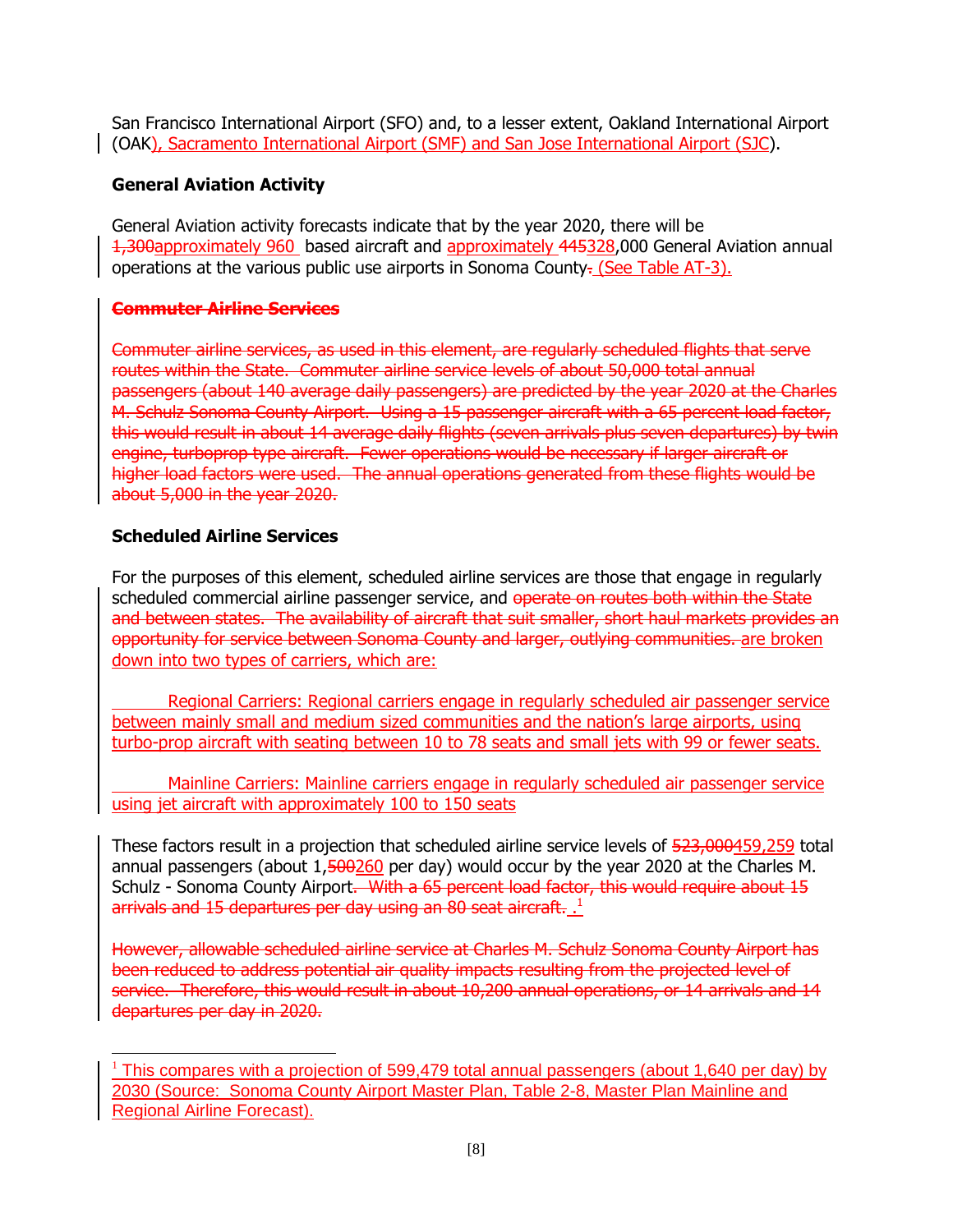# <span id="page-12-0"></span>**3.2 COUNTY AIRPORT SYSTEM**

In the year 2020, the County airport system will be comprised of publicly and privately owned airports open to public use. Private airport facilities that serve specific aircraft owners or special uses, such as ultralight and light sport aircraft, will continue to function.

#### **TABLE AT-3: Projected Aviation Activity Levels at Sonoma County Public Use Airports by the General Plan ATE 2020 and the Comprehensive Airport Land Use Plan 2010**

| <b>Airport</b>                                                                                                                                                                                                                                                                     | <b>ATE 2020</b><br><b>Based Aircraft</b> <sup>1</sup> | <b>CALUP 2010</b><br><b>Annual</b><br>Operations <sup>2</sup>                                                       | <b>ATE 2020</b><br><b>Annual Operations<sup>2</sup></b>                                                                                                                                                                                         |
|------------------------------------------------------------------------------------------------------------------------------------------------------------------------------------------------------------------------------------------------------------------------------------|-------------------------------------------------------|---------------------------------------------------------------------------------------------------------------------|-------------------------------------------------------------------------------------------------------------------------------------------------------------------------------------------------------------------------------------------------|
| Cloverdale                                                                                                                                                                                                                                                                         | $50^{\frac{1}{2}}$                                    | 27,000                                                                                                              | 27,000 <sup>2</sup>                                                                                                                                                                                                                             |
| Healdsburg                                                                                                                                                                                                                                                                         | 100 <sup>1</sup>                                      | 50,000                                                                                                              | 50,000 <sup>2</sup>                                                                                                                                                                                                                             |
| Petaluma                                                                                                                                                                                                                                                                           | 250 <sup>1</sup>                                      | 95,000                                                                                                              | 95,000 <sup>2</sup>                                                                                                                                                                                                                             |
| Sonoma Skypark                                                                                                                                                                                                                                                                     | <del>Notc</del><br>$\frac{3}{2}$ 75                   | 16,000                                                                                                              | $16,000^2$                                                                                                                                                                                                                                      |
| Sonoma Valley                                                                                                                                                                                                                                                                      | 100 <sup>1</sup>                                      | 17,000                                                                                                              | $17,000^2$                                                                                                                                                                                                                                      |
| Charles M. Schulz -<br>Sonoma County                                                                                                                                                                                                                                               | $800 \cdot 387^3$                                     | 225,000<br>(consisting of<br>$\sim$ 209,800<br>General Aviation,<br>~15,200<br>commercial<br>airline<br>operations) | $255,200^{\text{-}}$<br>154,406 <sup>3</sup><br>(consisting of 240,000<br>General Aviation, ~15,200<br>3,925 Mainline Ariline,<br>2,920 Regional Airline, and<br>147,561 all other<br>operations <sup>3</sup> commercial<br>airline operations) |
| Subtotal<br><b>Commercial Aviation</b>                                                                                                                                                                                                                                             | <b>NA</b>                                             | 15,200                                                                                                              | 15,200 6,845 <sup>3</sup>                                                                                                                                                                                                                       |
| Subtotal<br><b>General Aviation</b>                                                                                                                                                                                                                                                | <b>NA</b>                                             | 414,800                                                                                                             | 445,000 328,261                                                                                                                                                                                                                                 |
| <b>Total</b>                                                                                                                                                                                                                                                                       |                                                       | 430,000                                                                                                             |                                                                                                                                                                                                                                                 |
|                                                                                                                                                                                                                                                                                    | <del>1,300</del> 962                                  |                                                                                                                     | 460,200 335,106                                                                                                                                                                                                                                 |
| Source: Walter Gillfillan and Associates<br><b>Source:</b><br>(1)<br>Sonoma County Comprehensive Airport Land Use Plan, 1/01<br>(2)<br>Sonoma Skypark projections are included in those for Charles M.<br>(3)<br>Schulz - Sonoma County Airport (Sonoma County Airport Master Plan |                                                       |                                                                                                                     |                                                                                                                                                                                                                                                 |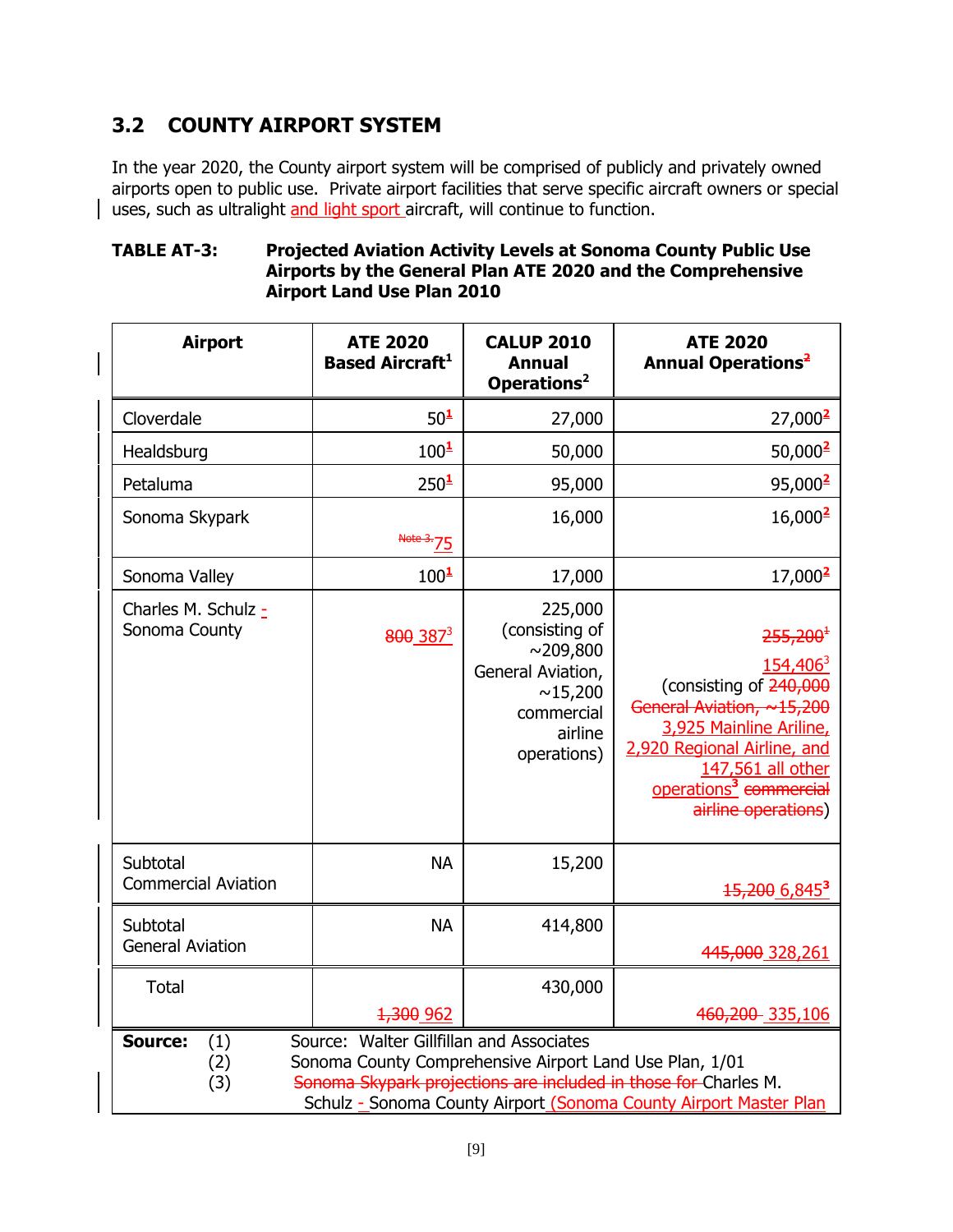Table 2-12 Consolidated Summary of Airport Master Plan Forecasts 2005-2030). AMP Table 2-12 forecasts 418 based aircraft, and 173,785 total operations in the Year 2030.

#### **Likely Service Levels**

The forecasted demand for general aviation in the County is contemplated to be accommodated through the year 2020 at the six public use airports as shown in Table AT-3.

The types of aircraft used in the future at airports in the County are likely to be similar to the types that were in use as of 1986. Tanker operations for fire suppression are contemplated to continue and the present equipment will likely continue to be used. Beyond that time, there may not be parts and engines available for the piston engine equipment that is currently being used. Inexpensive, surplus aircraft with high load capabilities and the ability to maneuver slowly at low altitudes may not be available. Replacement aircraft will probably be two engine turboprop or C-130 type aircraft.

#### **Facility Requirements**

Airport improvements at the four non County owned airports needed to accommodate future aircraft activity will be modest and consist mostly of aircraft parking and storage. Individual airport master plans will denote specific requirements.

Facility requirements at Charles M. Schulz - Sonoma County Airport will be more comprehensive and are detailed and updated as needed in the Airport Master Plan adopted in 1998 Planned facility requirements include two runways (one to be extended to approximately 6,000 feet), a larger terminal building and parking lot, and improved taxiways, relocated air traffic control tower, expanded commercial cargo freight facilities, and new aircraft rescue and firefighting facilities.

The following planning guidelines indicate the general scope of the improvements at the Charles M. Schulz Sonoma County Airport:

| <b>Facility</b>      | <b>1986 Level</b> | <b>2020 Planning Level</b> |
|----------------------|-------------------|----------------------------|
| <b>Runways</b>       | 2                 | 3 improved                 |
| <b>Taxiways</b>      |                   | unimproved                 |
| Aircraft Storage     |                   |                            |
| <b>Parking Apron</b> |                   |                            |
| Hangars              |                   |                            |
|                      |                   |                            |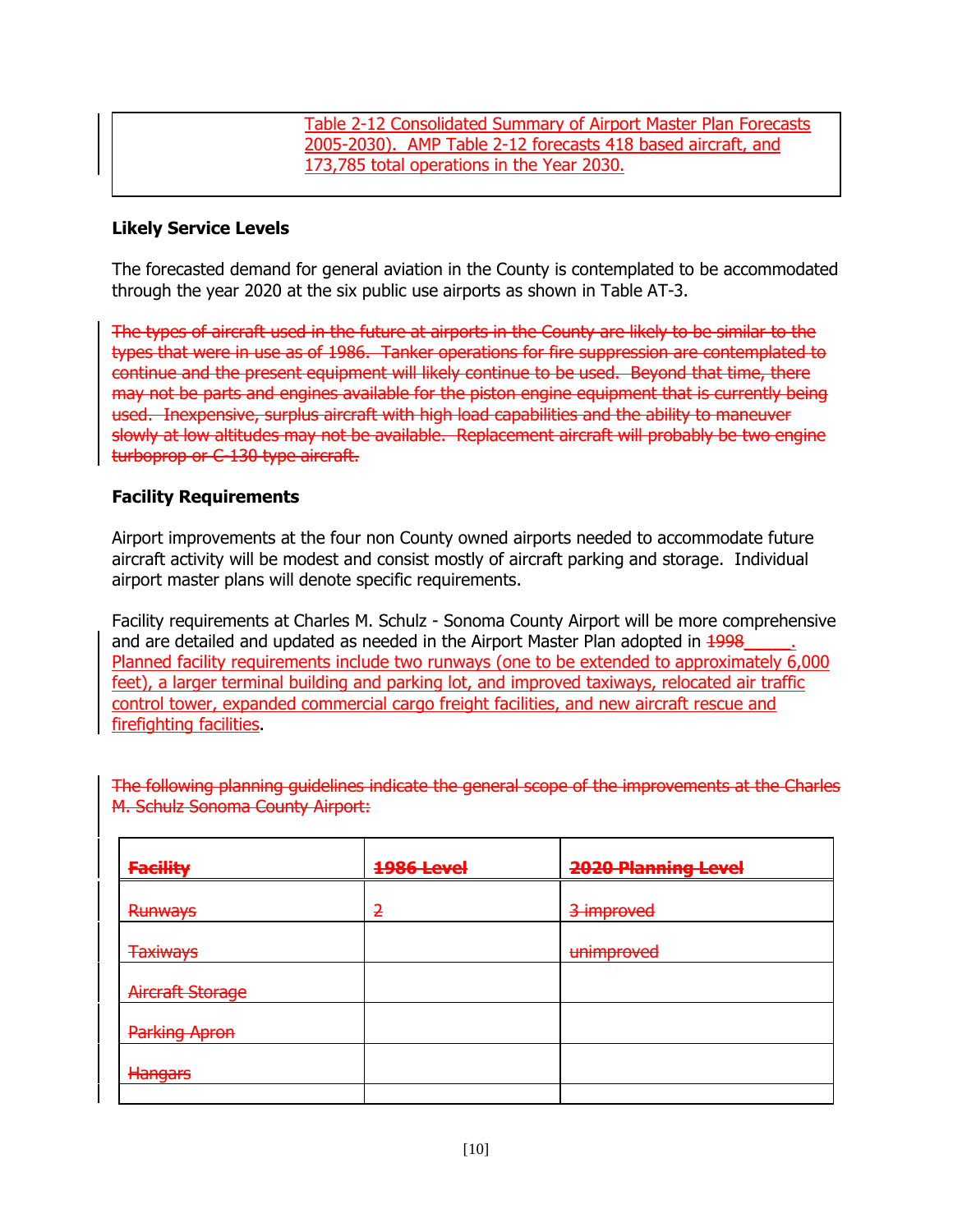| <b>Terminal</b>                 |     |                |
|---------------------------------|-----|----------------|
|                                 |     |                |
| <b>Building</b>                 |     | Enlarge        |
| Apron                           |     | Enlarge        |
|                                 |     |                |
| <b>Automobile Parking</b>       |     | Enlarge        |
| <b>Access Road</b>              |     | <b>Improve</b> |
| <b>Approach Protection Zone</b> |     | Enlarge        |
| <b>Crash-Fire Rescue</b>        |     | <b>Improve</b> |
| <b>Acreage Publicly Owned</b>   | 970 | Enlarge        |

# <span id="page-14-0"></span>**4. COMPATIBILITY WITH THE COMMUNITY**

Airports provide county residents with the benefits of air transportation. At the same time, it is important that aircraft operations be compatible with adjacent community areas. Noise, safe airspace and safety to those on the ground are issues of particular interest and importance. The issue of noise is a major concern for residents near airports, particularly where large aircraft are operating.

# <span id="page-14-1"></span>**4.1 PROJECTED NOISE EXPOSURE**

 $\overline{\phantom{a}}$ 

Most of the aircraft noise in Sonoma County is generated by general aviation aircraft. Noise contours at each airport are established by large numbers of relatively quiet single engine aircraft. Some jet aircraft generate a high single event noise, but jet operations are infrequent so they do not significantly contribute to the annualized cumulative noise impact measured on the CNEL index. One exception to this finding is at Charles M. Schulz Sonoma County Airport where aerial tankers contribute to the cumulative impact on the north end of the airport in the primary approach corridor. A map depicting the future noise exposure at the Charles M. Schulz The future noise exposure map for the Charles M. Schulz - Sonoma County Airport is shown in Figure AT-9. This diagram represents the projected noise exposure based upon the 2010 CALUP projection 2011 adopted AMP projections of 225,000154,406 operations per year. for the year 2020. $2$ 

The Sonoma County ALUC has established a noise/land use compatibility matrix which identifies the acceptable range of noise levels for various types of land uses. Generally, under ALUC policies, new residential land uses are acceptable if exterior noise levels are at or below 55 dB

 $2$  The adopted September 2011 AMP projection (Tables 2-8) for the year 2030 is 173,785 operations per year.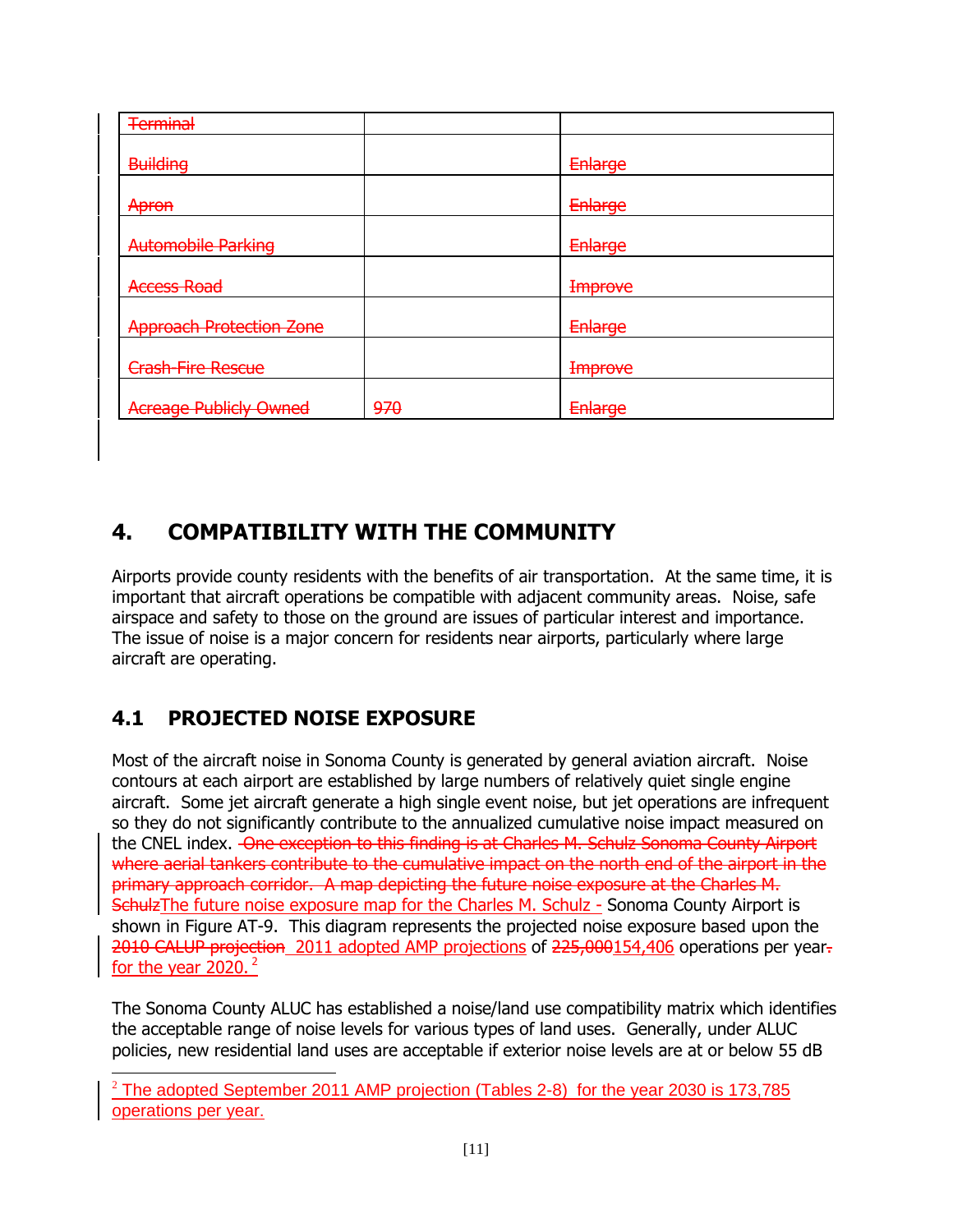CNEL (this is at least 10 dB more restrictive than California's Airport Noise Regulations) and between 55 and 65 dB CNEL are considered "conditionally" acceptable. The lower limit is based on the quiet rural environment found in Sonoma County. The projected future contours for the airports in the County are taken from the ALUC's CALUP and are shown in Figures AT-4 through AT-9 and are based upon projected operations that are typically less than full operational levels accommodated in the Air Transportation Element.

The ALUC has also established noise level reductions for residential land uses to ensure that homes built near airports in areas with "conditionally" acceptable exterior noise levels are adequately designed to protect interior spaces from high noise levels. The limits were established to prevent speech interference during the day and sleep interference at night.

Analyses of future Airport operations, with and without air carrier operations, indicate that air carrier activity could be accommodated at Charles M. Schulz Sonoma County Airport without unacceptable environmental impacts, provided the type of aircraft and number of aircraft operations are appropriately limited. With overlapping and unclear jurisdictional boundaries between State, Federal and local agencies, future regulation of airport noise is a complex task.. Development of airport noise policy by the County has included consideration of Federal preemptions including the FARS,Federal Aviation Regulations(FAR's), the Airline Deregulation Act, the Airport Noise and Capacity Act of 1990 (ANCA), prohibitions against interference with interstate commerce, and prohibitions against discriminating among Airport users, and any provisions that were established before the 1990 ANCA which can be retained.

# <span id="page-15-0"></span>**4.2 AIRSPACE**

Criteria used by the FAA to determine which structures are or could be a hazard to air navigation, due to penetrations of protected airspace around public use airports, are contained in FAR, Part 77. and FAA Order 8260.3B – United States Standard for Terminal Instrument Procedures (TERPS). These standards have been adopted by the Sonoma County ALUC to prevent obstructions of protected airspace. Currently there are no obstructions that restricted the use of any of the airports in Sonoma County.

## <span id="page-15-1"></span>**4.3 SAFETY ON THE GROUND**

The FAA provides for runway protection zones off of the ends of each runway to protect aircraft in flight and people on the ground from aircraft accidents. Runway protection zones are identified by the FAA as the highest risk areas. For five of the general aviation airports in the County, the trapezoidal runway protection zone extends outward 1,200 feet from the end of the runway. At the Charles M. Schulz - Sonoma County Airport, one of the runways has protection zones which extend 1,700 feet and 2,500 feet out from the end of the runway because of the Instrument Landing System (ILS). For facilities like Charles M. Schulz - Sonoma County Airport, the FAA will fund property acquisitions in an area up to 5,000 feet to achieve overall compatibility with the community.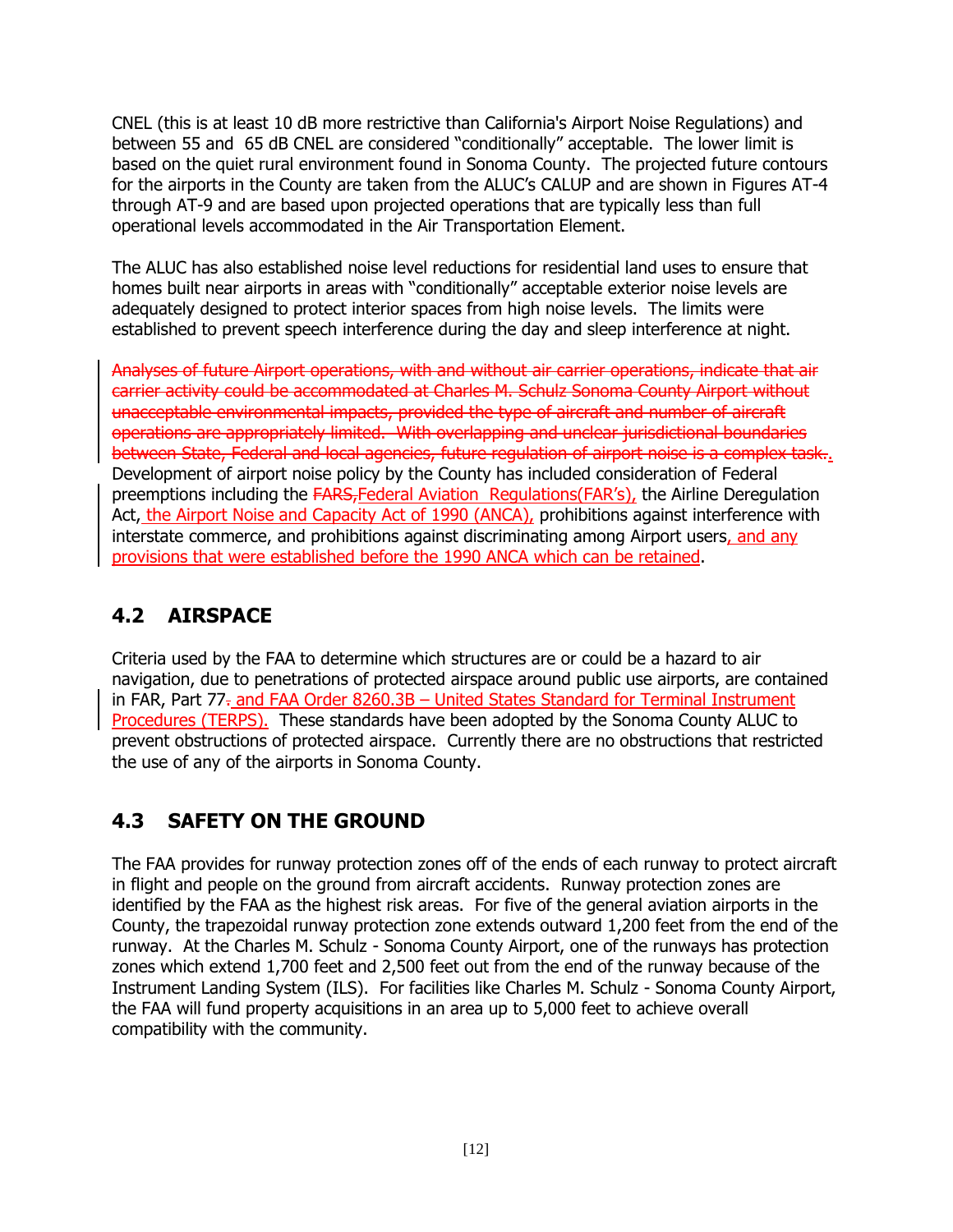In Sonoma County, the ALUC has increased the safety provisions by setting building coverage and height restrictions, land use and residential density restrictions, and requirements limiting the intensity of building occupancy in runway approach areas.

### <span id="page-16-0"></span>**5. AIR TRANSPORTATION POLICIES OF THE COUNTY OF SONOMA**

Sonoma County's air transportation policies are designed to support existing air transportation services and provide for a level of growth commensurate with projected population and economic change in the County and its nine cities. There is a specific concern for compatibility of airports with adjacent community areas and for the safety of air travelers and people and property on the ground. Compatible aircraft operations is another major issue addressed by these policies.

For-The Charles M. Schulz - Sonoma County Airport, an ultimate has an annual service volume (calculation of an airfield's capacity) of 550 230,000 annual operations has been determined, based upon data from the Draft Approach Protection Study, prepared for (Source: Sonoma County by Hodges & Shutt, March 1983.Airport Master Plan, Chapter 2, Airfield Capacity Section). This number was based upon FAA is not anticipated to change with planned runway and other improvements in the Airport Master Plan. This number is based upon calculations derived using FAA's "Airport Capacity and Delay Model" and FAA Advisory Circular 150/5060-5 "Airport Capacity and Delay". These calculations take into account various physical and operational factors, including plans for a future third General Aviation 3,000 feet runway parallel to Runway 14-32 and approximately 900 aircraft to be used at the site such as airfield layout, meteorological conditions, and fleet mix.

## <span id="page-16-1"></span>**5.1 LAND USE COMPATIBILITY IN THE VICINITY OF AIRPORTS**

A key issue in the provision of existing and future air transportation services is the maintenance of compatible land uses adjacent to existing airports in the County.

#### **GOAL AT-1: Assure that land use types and densities in areas adjacent to public use airports are compatible with airport activity so existing and future capabilities of the airports can be preserved.**

- **Objective AT-1.1:** Land use plans, regulations and other actions adhere, to the extent reasonable or practicable, to the land use compatibility criteria of the Charles M. Schulz Sonoma County Airport Land Use Commission, unless it is determined that an override is appropriate.
- **Objective AT-1.2:** The ALUC's airport noise land use compatibility policies and criteria should be the principal determinant of the compatibility and acceptability of proposed land use projects with respect to the activities, noise, and other impacts of a nearby airport, but that any special circumstances also be taken into account in making such determinations.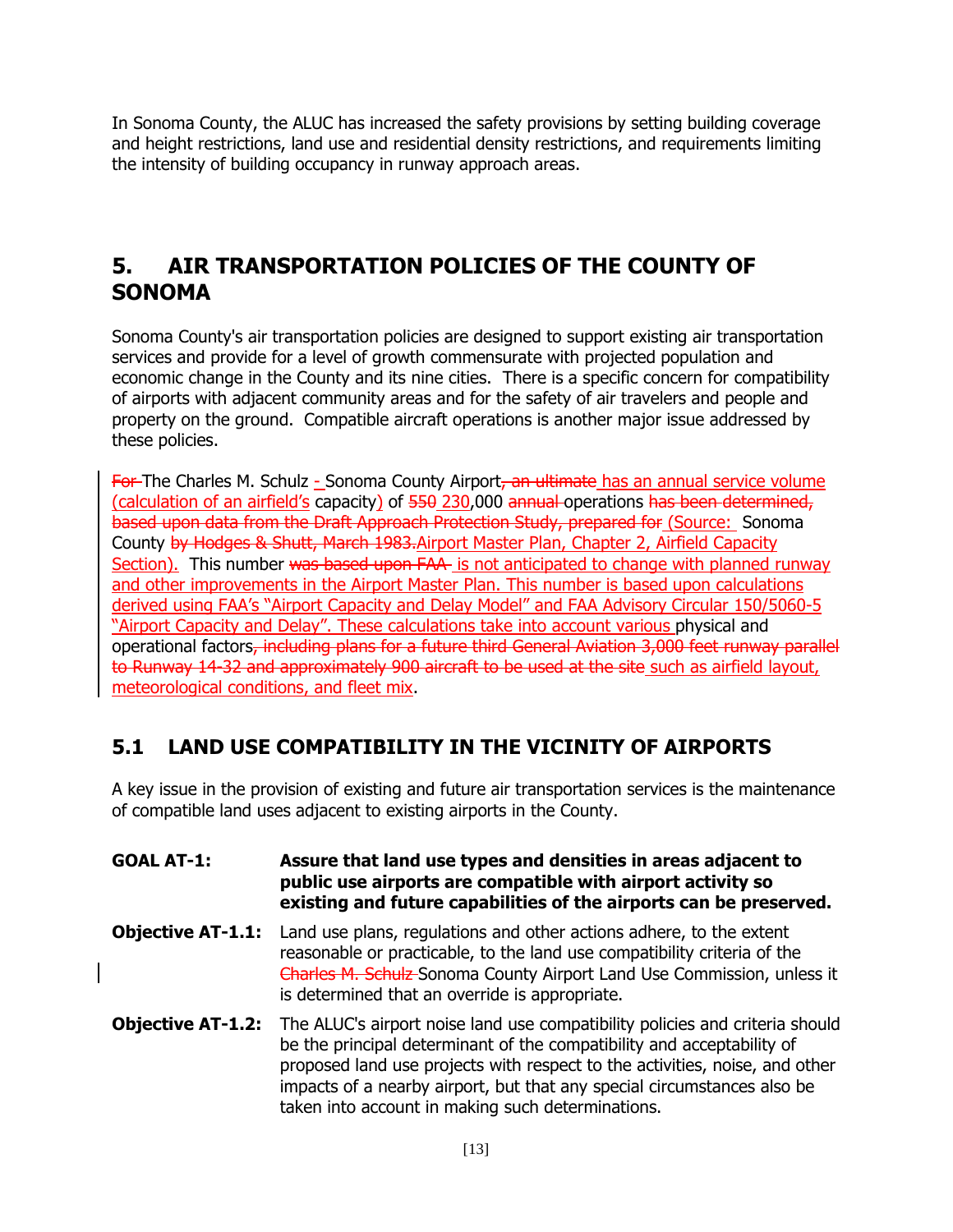**Objective AT-1.3:** The maximum noise exposure that shall be considered acceptable is the 55 dB CNEL, and conditionally acceptable between the 55 and 65 dB CNEL for development of new residential uses in areas surrounding a public-use airport as shown in Figures AT-4 through AT-9.\*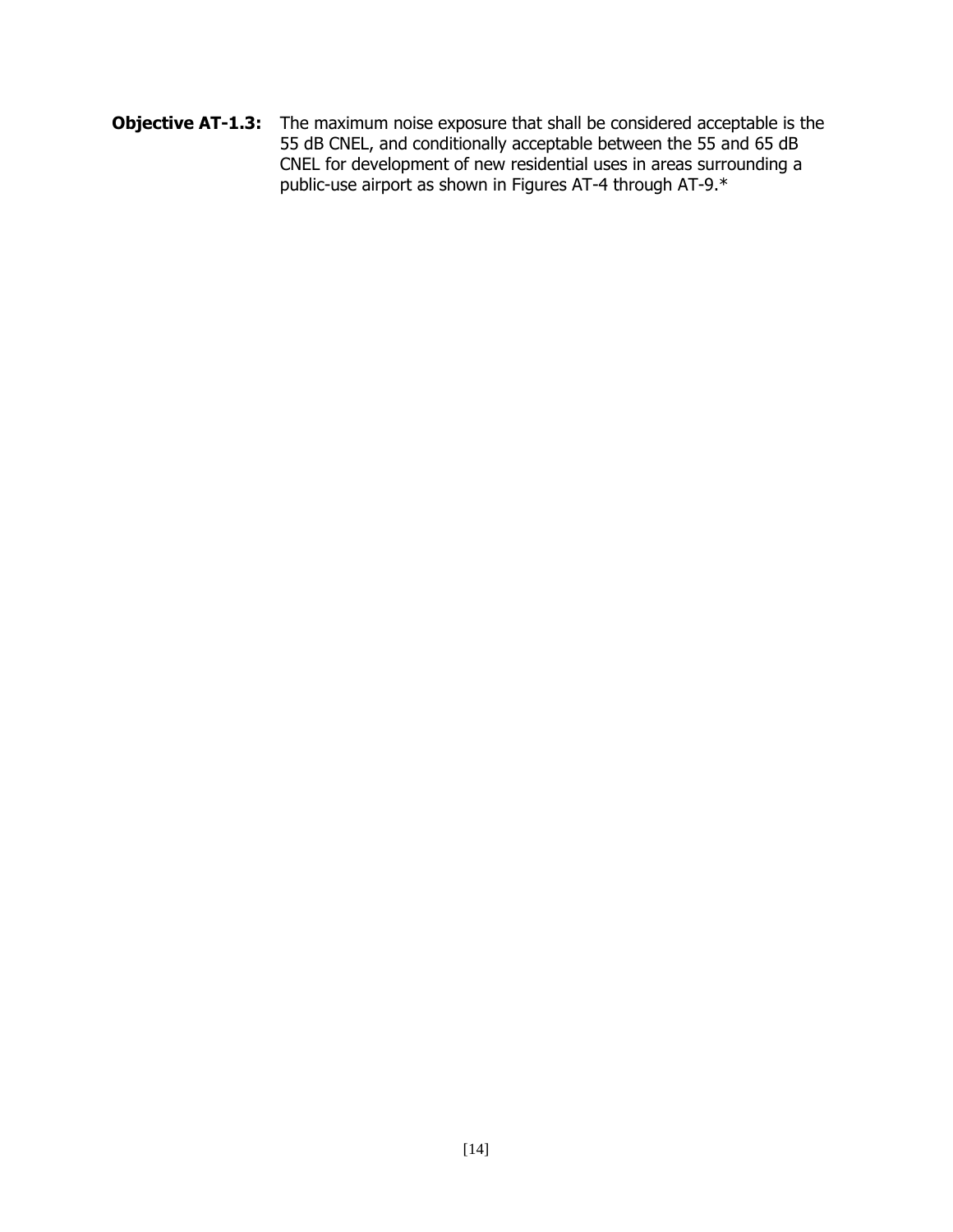#### **The following policies shall be used to achieve these objectives:**

**Policy AT-1a:** Proposed development within a noise environment in excess of 55 dBA CNEL, shall comply with the Sonoma County Comprehensive Airport Land Use Plan. For all public use airports, the CALUP forecast of future noise exposures shown in Figures AT-4 through AT-9 shall be used for this purpose.\*

**Policy AT-1b:** No object, tree,-or structure shall be permitted to be erected or maintained which, because of height or other factors, would result in an increase in the minimum ceiling or visibility criteria for an existing or proposed instrument approach procedure.

**Policy AT-1c:** An object, tree or structure which would penetrate a horizontal or conical surface as defined by the ALUC, and would be 35 feet or less in height above the ground (i.e. is within the height limits prescribed for most Sonoma County zoning districts) shall be considered conditionally acceptable even if it exceeds the prescribed height limit. Appropriate marking and lighting may be conditions for acceptability.

**Policy AT-1d:** Prepare or revise any applicable Specific Plans in a manner which will conform to the ALUC's CALUP, except where the Board of Supervisors determines that special circumstances justify overruling the Commission and finds that the proposed action is consistent with the purposes expressed in Section 21670 of the Public Utilities Code (State Aeronautics Act).

**Policy AT-1e:** Refer proposed projects which include requests for General or Specific Plan amendment, changes to the Development Code, and changes to local building regulations to the ALUC for determination of consistency with the CALUP prior to review by the appropriate County decision making body.

**Policy AT-1f:** Prepare and adopt an Approach ProtectionUse the Airport Property Map contained in the Sonoma County Airport Master Plan and Airport Layout Plan and any future amendments thereof, for identification of appropriate means of protecting parcels planned for acquisition to protect approach zones at the Charles M. Schulz - Sonoma County Airport, as identified in . Figure AT-10. shows parcels to be acquired for Airport approach protection. The appropriate method of protection shall be consistent with the level of protection needed based upon the impact from future. The plan shall provide for protection of the area anticipated to be impacted by the airport's ultimate capacity of 550,000 annual operations of future operations and regulations associated with the Airport's annual service volume of 230,000 operations as reported in the Airport Master Plan.

**Policy AT-1g:** When allowed by law, avigation easements may be required on publicly owned airports as a condition of approval of discretionary planning permits for parcels within an ALUC referral area. Avigation easements may not be required for privately owned public use airports.

**Policy AT-1h:** The County of Sonoma may acquire any interest in real property in order to protect the approach zones at the Charles M. Schulz - Sonoma County Airport in any manner allowed by law, including eminent domain, as authorized by the Board of Supervisors.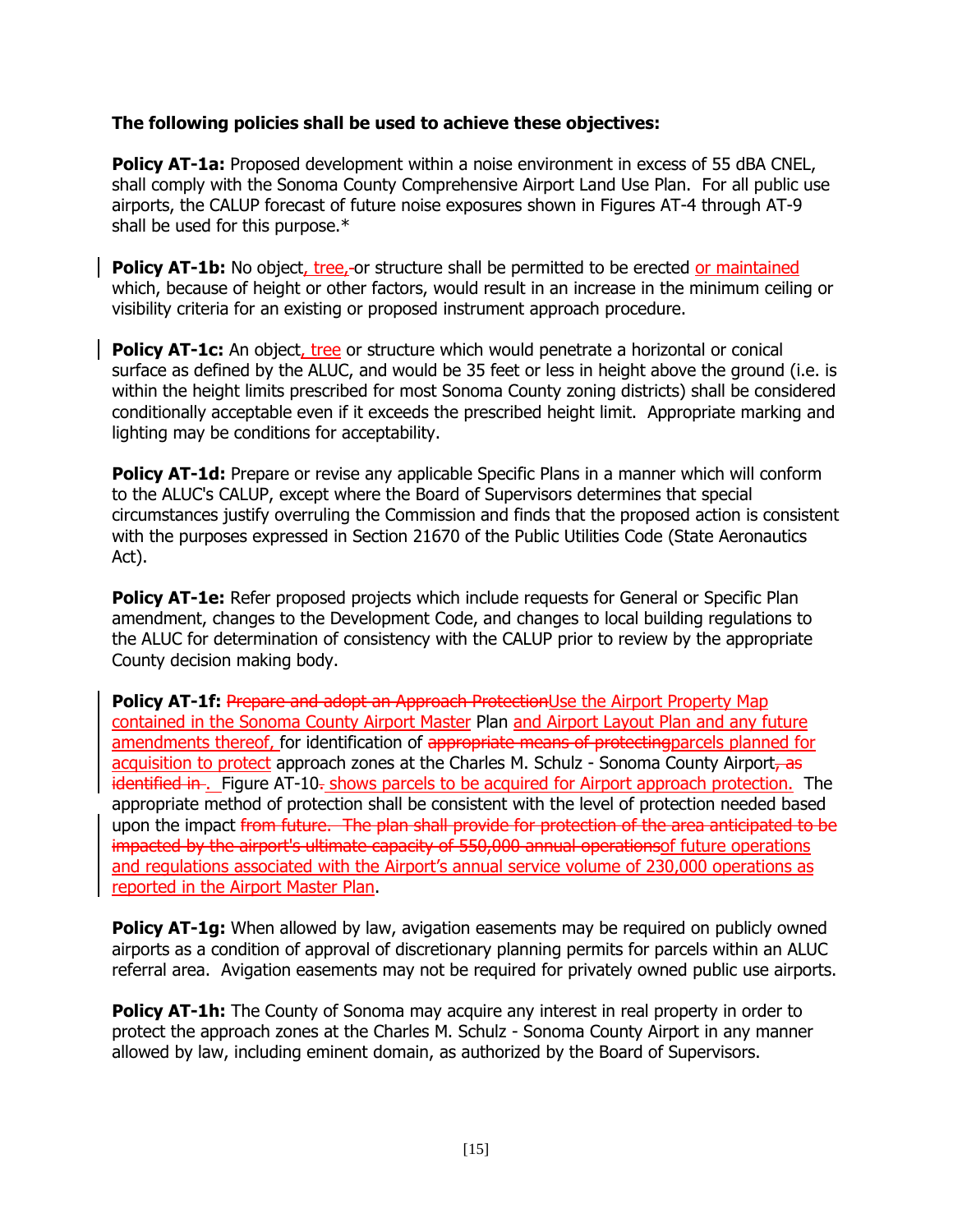**Policy AT-1i:** Prior to initiation of commuter service to Petaluma Airport, a detailed noise study shall be conducted.

**Policy AT-1j:** Consider the adoption of an "Airport Protection Combining District" for incorporation into the Development Code and applying to lands within the CALUP Referral Area Boundaries as shown on Figures AT-4, AT-5, AT-6, AT-7, AT-8, and AT-9. The purpose of this district is to provide an additional means to inform property owners of and apply the requirements of the ALUC's CALUP to land uses surrounding the public use airports in Sonoma County.

### <span id="page-19-0"></span>**5.2 PROTECTION OF THE AIRSPACE**

Safety of aircraft in flight is a major concern and control of tall structures, trees and buildings is a means of protecting aircraft operations as well as people and property on the ground.

#### **GOAL AT-2: Provide appropriate conditions which will permit the safe passage of aircraft operating to and from airports in the County.**

**Objective AT-2.1:** The height and type of structures adjacent to airports should be restricted or marked so they will not constitute hazards to air navigation as per FAR Part 77- and FAA Order FAA Order 8260.3B - United States Standard for Terminal Instrument Procedures (TERPS).

#### **The following policy shall be used to achieve this objective:**

**Policy AT-2a:** Comply with ALUC policies regarding height, location, marking and lighting of structures, unless it is determined that an override by appropriate government body is appropriate.

### <span id="page-19-1"></span>**5.3 PROTECTION OF ADJACENT COMMUNITY AREAS**

Airport activity can, through changes in types of aircraft and/or increased activity, adversely impact surrounding communities. The following directives express policies regarding limitations onenvironmental considerations for Airport operations at the Charles M. Schulz - Sonoma County Airport which are intended to either prevent or otherwise mitigate these adverse effects.

#### **GOAL AT-3: Maintain compatibility of Airport operations with preservation of environmental quality in areas adjacent to Charles M. Schulz - Sonoma County Airport.**

- **Objective AT-3.1:** Utilize the CALUP noise contours for protection of adjacent community areas.
- **Objective AT-3.2:** Utilize the maximum noise level as defined in the FAR Part 36 Advisory Circular for take off as the metric for single event noise impacts and to limit such events at the Charles M. Schulz - Sonoma County Airport to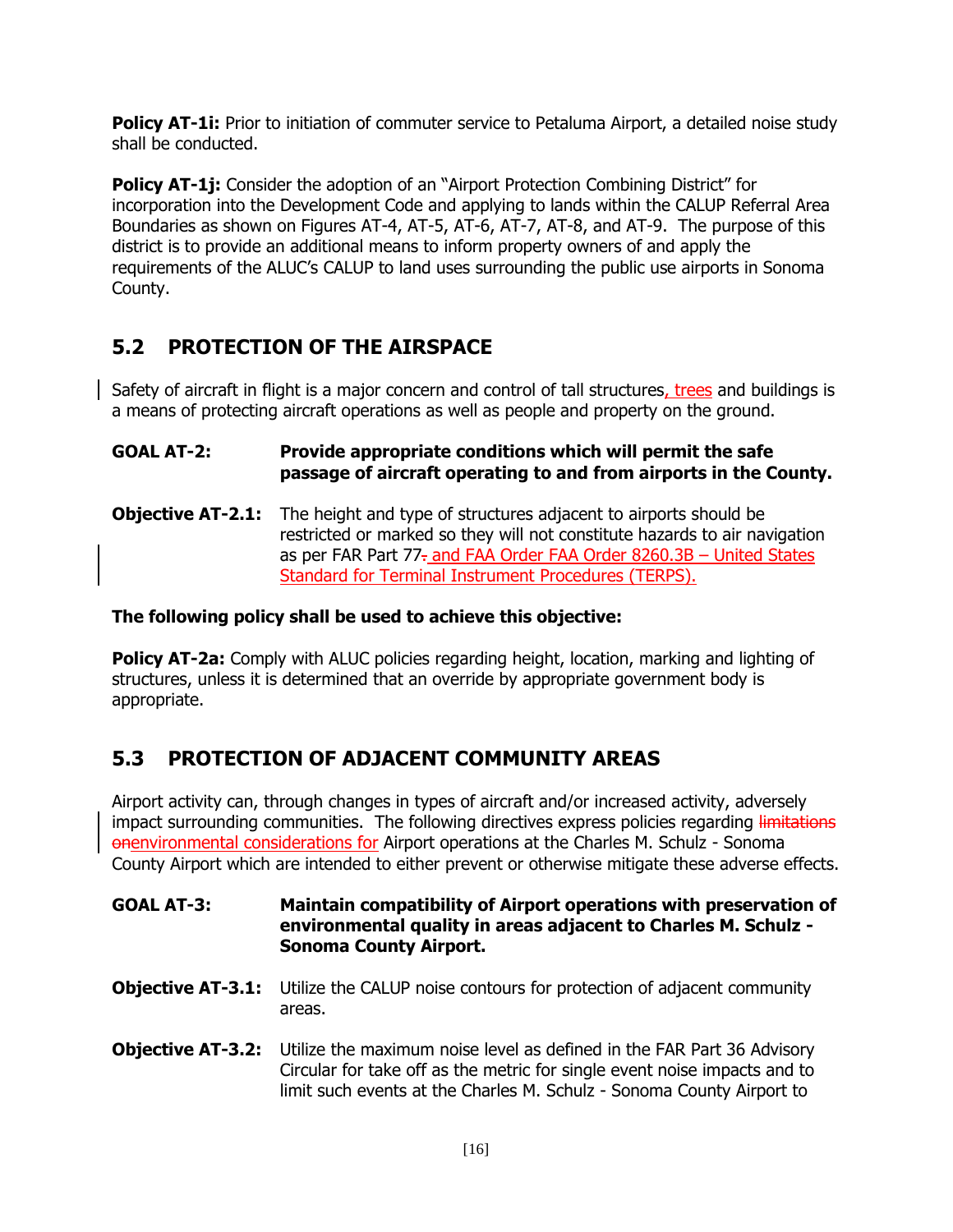83.2 dBA (Lmax) during daytime hours and to 72 dBA (Lmax) during nighttime hours. Exemptions shall be provided for aircraft operating on emergency missions and their departure from the Airport, including their support functions, and for aircraft of the United States Government and its various agencies and for daytime operations by existing aircraft based at Charles M. Schulz - Sonoma County Airport.

**Objective AT-3.3:** Move toward use of quieter new technology aircraft at Charles M. Schulz -Sonoma County Airport-that meet Stage 3 technology according to the most recently published FAR Part 36 Advisory Circular (currently AC 36- 3H) take-off chart. To implement this objective, the 83.2 dBA limit established by this element is the noise level established in the FAR Part 36 Advisory Circular for the MD-80, the loudest Stage 3, new technology aircraft.

#### **The following policies shall be used to achieve these objectives:**

**Policy AT-3a:** Regulate operations at the Charles M. Schulz - Sonoma County Airport in conformance with the CALUP noise policies and contours as shown in Figures AT-4 to 9.

**Policy AT-3b:** Restrict daytime aircraft operations at Charles M. Schulz - Sonoma County Airport by general aviation users and by commercial air carriers to those types of aircraft that have a departure single event noise level of 83.2 dBA (Lmax) or less, as specified in the most recently published FAR Part 36 Advisory Circular (currently AC 36-3D-3H) take-off chart).. Nighttime operations shall be similarly limited to aircraft not exceeding 72 dBA (Lmax $\}$ ). according to the most recently published FAR Part 36 Advisory Circular (currently AC 36-3H) take-off chart. Daytime hours shall be defined at 6:00 a.m. to 10:00 p.m., and night time hours as 10:00 p.m. to 6:00 a.m.

The exemption forThis policy exempts aircraft operating on emergency service missions and their departure from the Airport, including their support functions-and; for aircraft of the United States government and its various agencies shall continue until this element; and for daytime operations performed in conjunction with a County-sanctioned air show event which is amendedopen to the contrary. public.

The exemption for existing aircraft based at Charles M. Schulz Sonoma County Airport shall terminate at the conclusion of a depreciation schedule which amortizes out the economic value of the aircraft over a period of time and which is calculated to take into account the useful life of the aircraft and the owner's investment in it.

**Policy AT-3c:** Move towards a quieter single event noise standard in the future as the aircraft fleet shifts to newer, quieter aircraft. The Aviation DirectorAirport Manager shall annually provide aan annual report to the Board of Supervisors on noise complaints received at the Charles M. Schulz - Sonoma County Airport. If the Board determines that a noise problem exists, the County may establish a more sophisticated measure, standard and monitoring system for single noise events which shall be capable of measuring noise produced by any aircraft arriving or departing the Charles M. Schulz -Sonoma County Airport.\*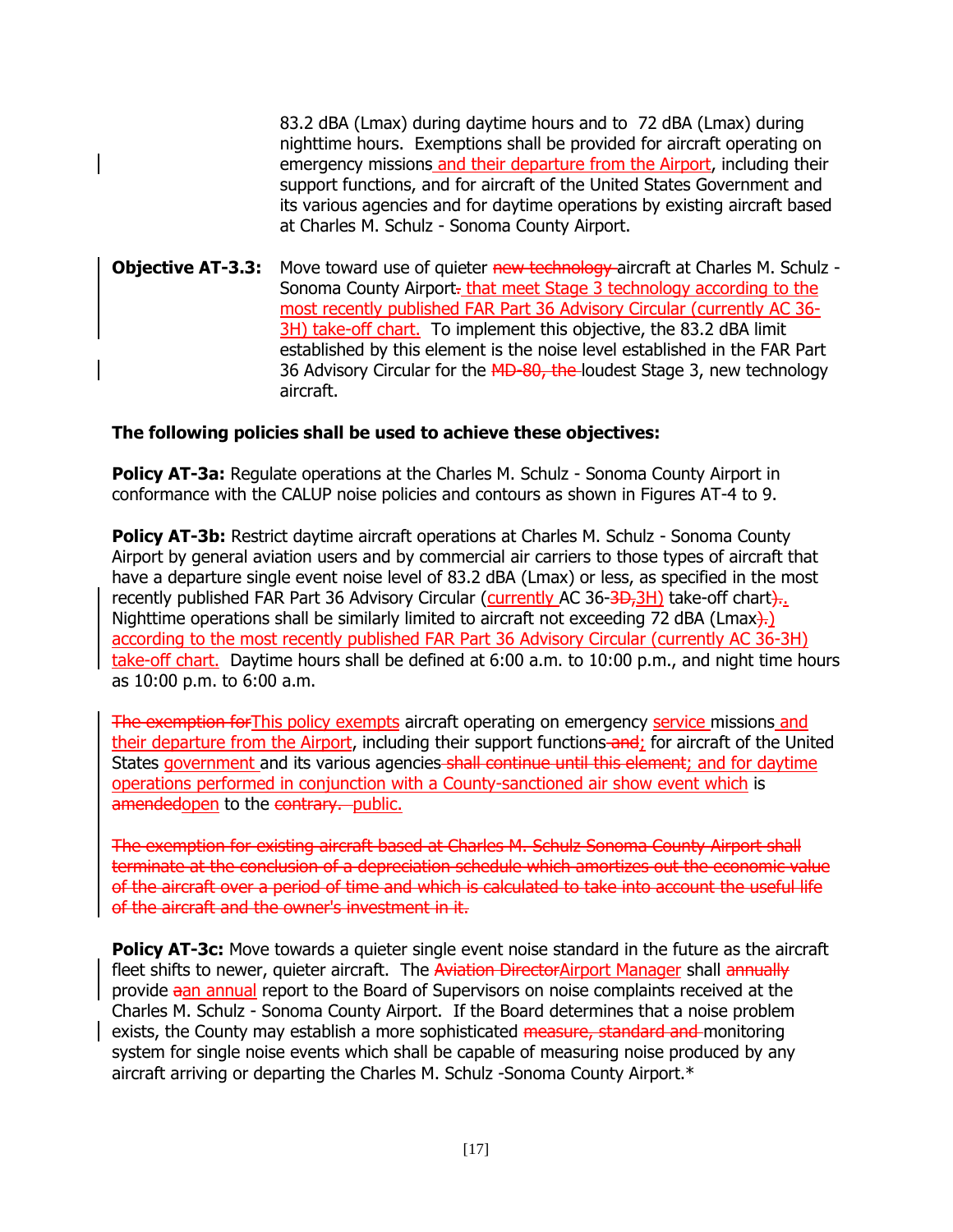**Policy AT-3d:** Require that, prior to initiation or expansion at Charles M. Schulz - Sonoma County Airport of any regularly scheduled commercial passenger service, the applicable air carrier shall enter into an appropriate lease or operating agreement with the County. Such leases or agreements shall conform to all applicable policy directives of the Air Transportation Element, including those pertaining to restrictions on permissible aircraft noise levels. In negotiating leases or agreements, encourage that those aircraft types with quieter noise levels be utilized. To the extent allowed by law, require that new leases or other operating agreements with commercial air carriers be limited solely to quieter "Stage 3" aircraft. Prior to its execution, any proposed lease or operating agreement shall be reviewed for consistency with the Air Transportation Element and shall be reviewed pursuant to the California Environmental Quality Act and the implementing ordinance of the County of Sonoma to determine whether the project is exempt from CEQA, is covered by the EIR accompanying this element, or requires the adoption or certification of an additional environmental document.<sup>\*</sup>

**Policy AT-3e:** Continue to implement a noise complaint and reporting program for the Charles M. Schulz - Sonoma County Airport. The program shall include a 24 hour directory listing and answering machine for receiving complaints. Complaints shall be recorded, investigated, and where possible correlated with aircraft operations. Reports summarizing the findings and any recommendations for improvements of noise policies and/or standards shall continue to be submitted annually to the Board of Supervisors by the Airport Manager.\*

**Policy AT-3f:** Standards for interior noise levels for existing residences shall be established as part of the Approach Protection Plan. The Approach Protection Plan shall identify appropriate mitigations to be undertaken in the event noise standards are exceeded. These mitigations may include purchase assurance, acoustical treatment, and purchase of easements.\*

### <span id="page-21-0"></span>**5.4 GENERAL AVIATION**

Continuation of existing general aviation<sup>3</sup> activity and provision for future growth are an important part of air transportation in the County.

| <b>GOAL AT-4:</b>        | Encourage the maintenance of an airport system which is<br>capable of accommodating projected growth in aviation demand.                                                                            |
|--------------------------|-----------------------------------------------------------------------------------------------------------------------------------------------------------------------------------------------------|
| <b>Objective AT-4.1:</b> | Maintain the functions and level of service at Charles M. Schulz - Sonoma<br>County Airport to accommodate the projections of aviation activity shown<br>in Table AT-3.                             |
|                          | <b>Objective AT-4.2:</b> Provide adequate runway, taxiway, aircraft parking, aircraft storage and<br>attendant facilities to meet demand projected at Charles M. Schulz -<br>Sonoma County Airport. |
|                          | <b>Objective AT-4.3:</b> The County may accommodate general aviation activity at private<br>"restricted use" airports when compatible with surrounding land uses.                                   |

#### **The following policies shall be used to achieve these objectives:**

 $\overline{\phantom{a}}$  $3$  General aviation encompasses all facets of aviation except scheduled commercial air carrier and military activity.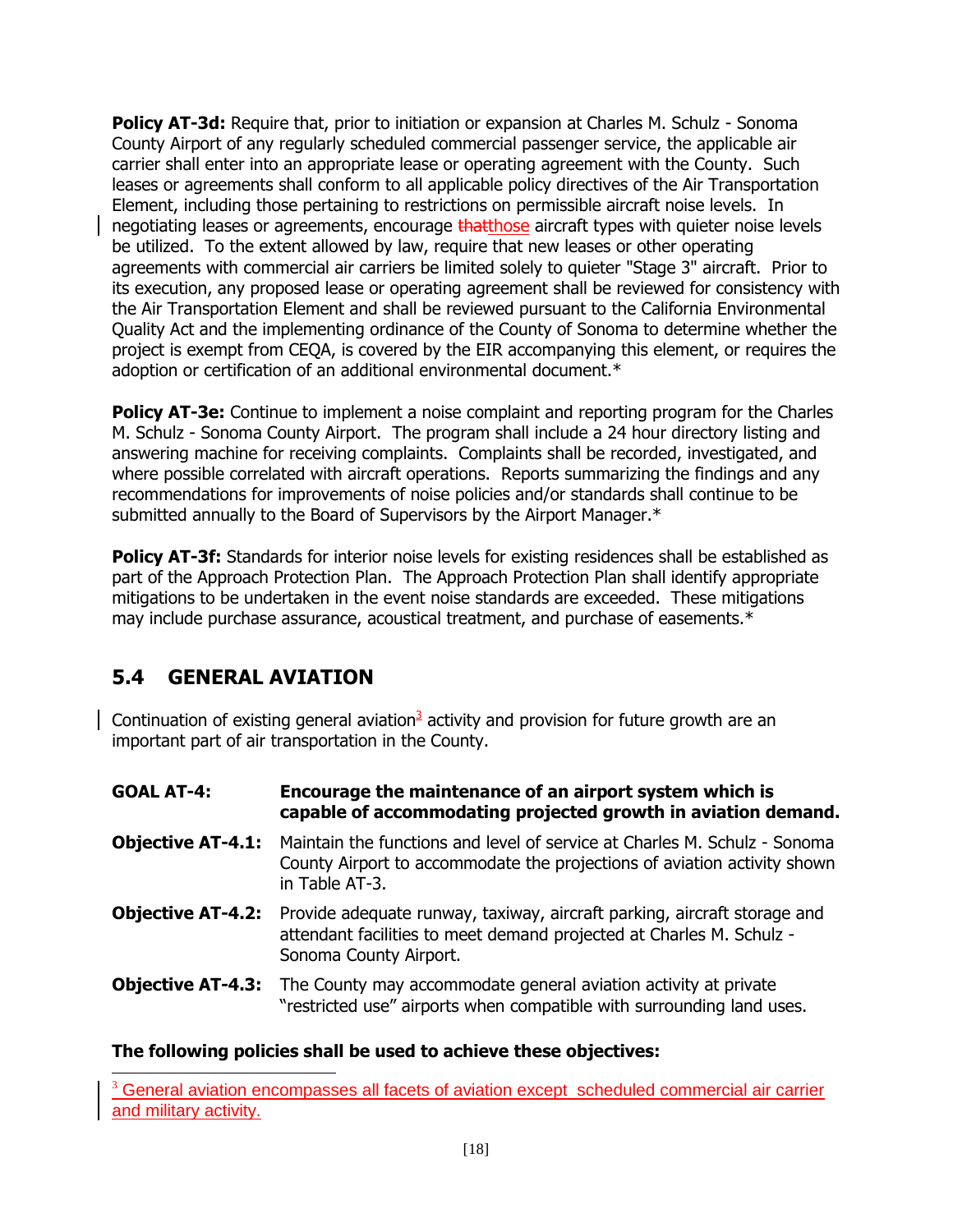**Policy AT-4a:** Revise, update and maintain a current Airport Master Plan for Charles M. Schulz - Sonoma County Airport which conforms to the policy direction established in the Air Transportation Element.\*

**Policy AT-4b:** The Airport Division shall limit proposed projects at the Charles M. Schulz – Sonoma County Airport to those consistent with the policy directives of this element, including construction of permanent facilities and land acquisition.

**Policy AT-4c:** The Airport Capital Improvement Program and budget for the Charles M. Schulz – Sonoma County Airport shall be prepared and administered in a manner which is consistent with the directives of the Air Transportation Element.

**Policy AT-4d:** Any airport projects shall be required to be justified based on the need resulting from projected aviation activity or current use levels.

**Policy AT-4e:** Any dedicated commercial cargo freight service provider at the Charles M. Schulz – Sonoma County Airport initiating or expanding service at the Airport shall be required to enter into a license, lease or operating agreement with the County of Sonoma. Licenses, leases and operation agreements shall implement and be required to conform to the policy directives of the General Plan.

### <span id="page-22-0"></span>**5.5 COMMERCIAL AIR PASSENGERSCHEDULED AIRLINE SERVICES**

CommercialScheduled airline services are defined to consist of two components, commuter airlines and scheduled airlinesregional carriers and mainline carriers. These services are contemplated to be provided exclusively at the Charles M. Schulz - Sonoma County Airport and are forecasted to reach total annual passenger levels of 573,000459,258 by year 2020<sup>4</sup>.

Commuter airlinesRegional carriers provide Sonoma County passengers with convenient connections to major airline service points in the Bay Area and within the State.using turboprop and small jets with seating capacities less than 99 seats. This service is an important component in accommodating the future demand for air travel to and from the County, and provides a time saving alternative to utilization of ground transportation along the Highway 101 corridor to San Francisco International Airport. Annual passenger levels for commuter airlines are projected to reach 50,000 by 2020 access passenger services at other airports in the region. It is anticipated that the majority of scheduled passengers will be carried by regional carriers.

Scheduled airlinesMainline carriers provide passenger service to one or more of the major air passenger markets outside the Bay Area. The most likely points for such service are located in Southern California and nearby states. Passenger levels for scheduled airlines are projected using jet aircraft with approximately 100 to reach 523,000 by 2020150 seats.

 $\overline{\phantom{a}}$ 

 $4$  Charles M. Schulz – Sonoma County Airport Master Plan, 2011. Table 2-8. The Forecast also projects 599,478 annual passengers by the year 2030.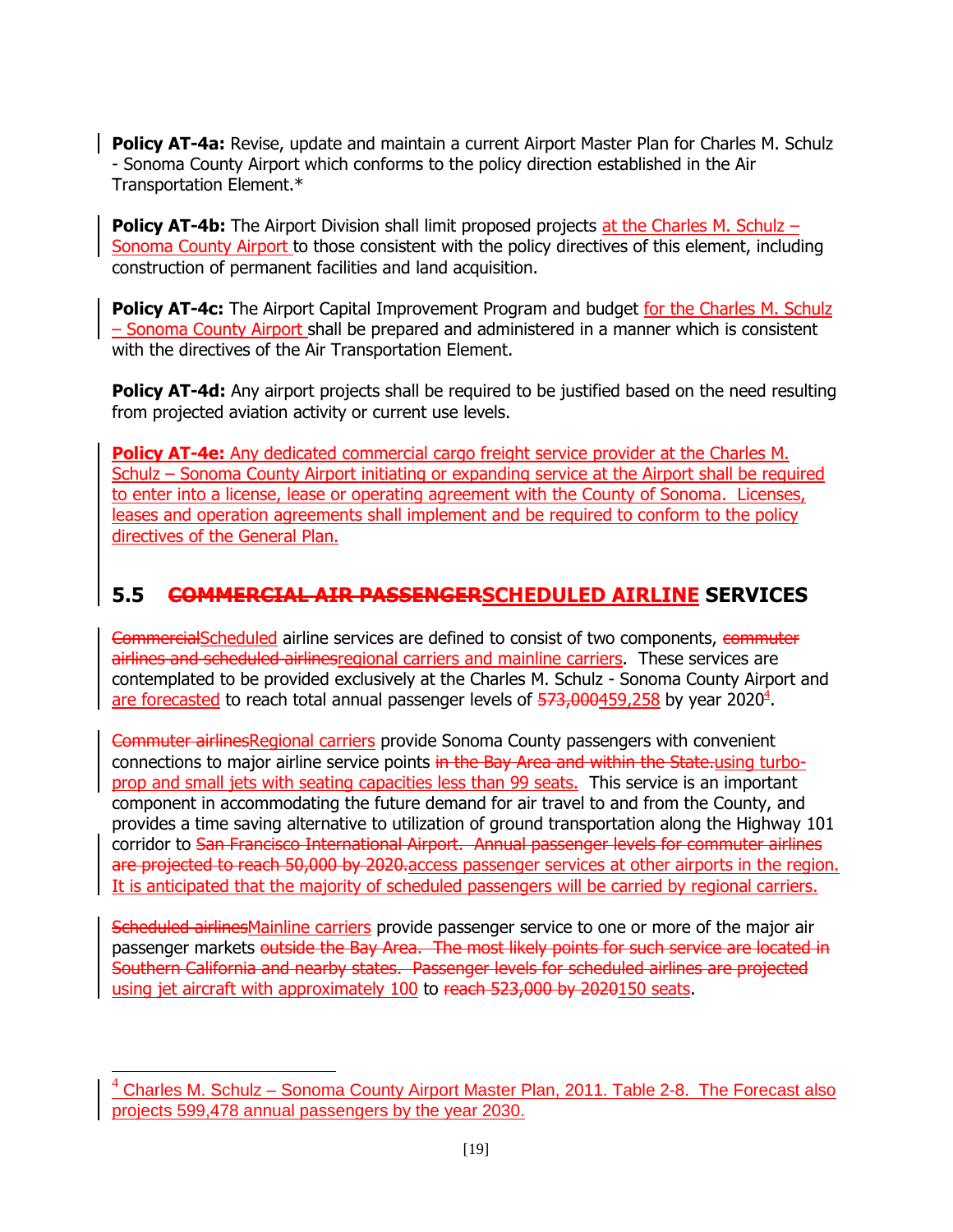- **GOAL AT-5: Encourage establishment and maintenance of commuterregional and scheduled airlinemainline carrier services at the Charles M. Schulz - Sonoma County Airport and to provide for the production of adequate Airport facilities to serve passengers in a manner which is safe, efficient, and compatible with the surrounding community.**
- **Objective AT-5.1:** Provide commercial scheduled airline services including commuterregional and scheduled airlinesmainline carriers at the Charles M. Schulz - Sonoma County Airport not to exceed 573,000 annual passengers or 15,200 annual operations by 2020.
	- **Objective AT-5.2:** Provide a balance of **commercialscheduled airline** services at the Charles M. Schulz - Sonoma County Airport not to exceed a total of 21 departures per day. Each of the 21 departures shall constitute a departure allocation. The 21 departure allocations shall be distributed between commuterregional and scheduledmainline airlines as follows:
	- (1) Allocations 1-8 are reserved for scheduled airlines, but may be used by commuter airlines, but use is revocable and subject to reallocation upon application by a scheduled airline to initiate or increase service.
	- (2) Allocations 9-14 are reserved for commuter airlines, but may be used by scheduled airlines.
	- (3) Allocations 15-21 are reserved exclusively for commuter airlines.
	- (1) All 21 departures may be used by regional carriers.
	- (2) Mainline carriers may use no more than 7 departures.
	- (3) Regional carriers shall not be required to give up a departure allocation that is already in use by or allocated to a regional carrier for use by a mainline carrier.

At no time shall scheduled airlinesmainline carriers utilize more than  $\frac{147}{12}$ of the 21 departure allocations.

**Objective AT-5.3:** When the above commercialscheduled airline services reach 650 enplaned passengers per day averaged over a one year period (474,500 annual passengers), a review by the Board of Supervisors shall occur prior to any increase in annual passenger or operations levels. The review anticipated by this section and by Policy AT-5e is not intended to require an amendment to the Air Transportation Element nor is it intended to require review of this element in its entirety. Rather it is intended to trigger Board consideration of the impacts and infrastructure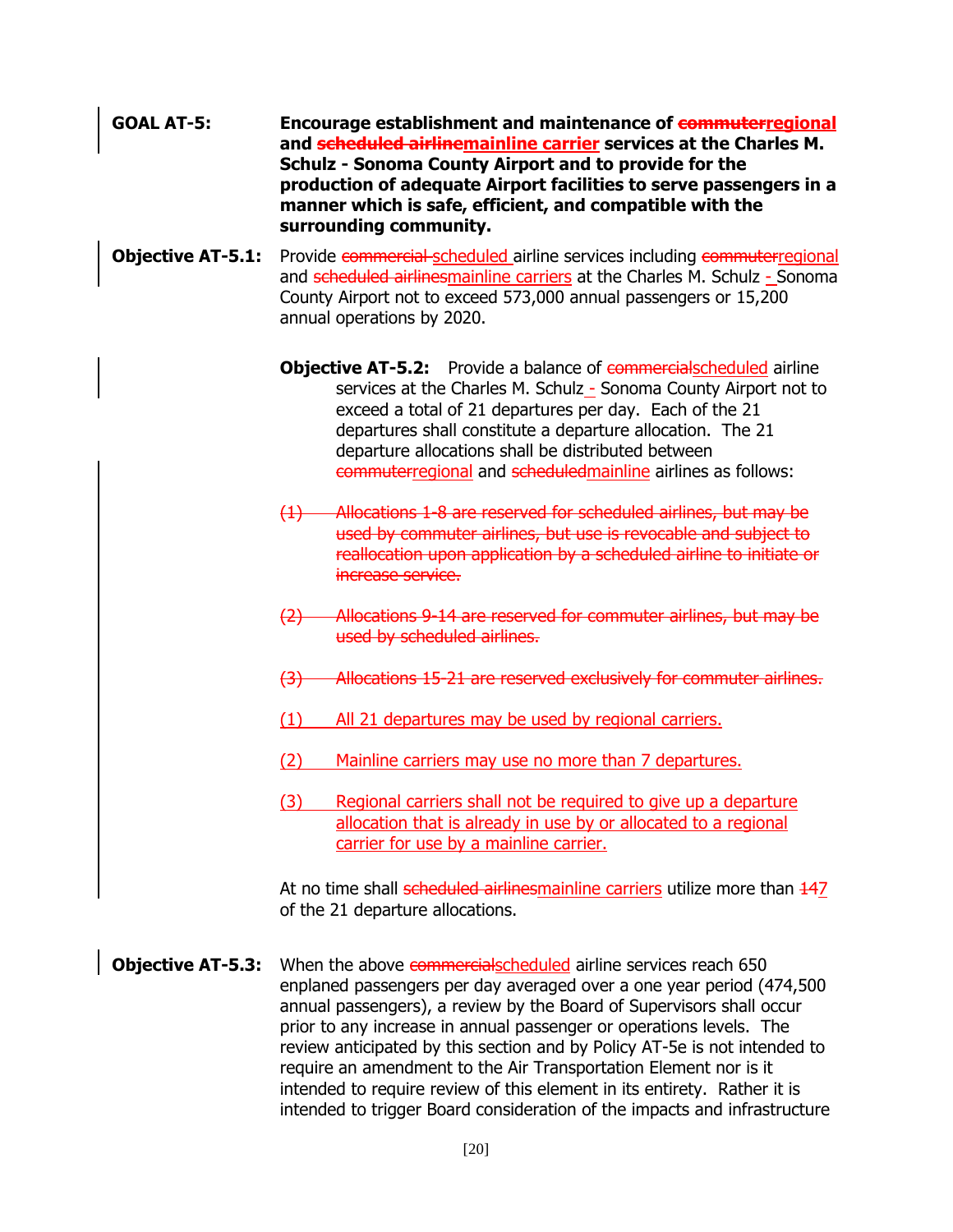needs of the Charles M. Schulz - Sonoma County Airport as it relates to its immediate environs.

#### **Objective AT-5.4:** Plan terminal, access, parking, other passenger service facilities and Airport facilities consistent with the levels of service in Objective AT-5.1.

**Objective AT-5.5:** Provide airport facilities which would allow appropriate separation of dissimilar air traffic to allow for the safe operation of general aviation, commuter airlines and scheduled airlines at the Charles M. Schulz Sonoma County Airport.

#### **The following policies shall be used to achieve these objectives:**

**Policy AT-5a:** Revise, update and maintain the Charles M. Schulz Sonoma County Airport Master Plan to accommodate 15,200 annual operations by commuterregional and scheduled airlines-mainline carriers by 2020. The Master Plan shall provide for commercial scheduled airline services not to exceed a total of 21 departures per day with scheduled airmainline carriers utilizing no more than  $\frac{147}{10}$  of the 21 departures.\*

**Policy AT-5b:** CommercialScheduled airline services at the Charles M. Schulz - Sonoma County Airport shall not exceed a total of 21 departures per day. Each of the 21 departures shall constitute a departure allocation. The 21 departure allocations shall be distributed between commuterregional carriers and scheduled airlinesmainline carriers as follows:

(1) Allocations 1-8 are reserved for scheduled airlines, but may be used by commuter airlines. Use is revocable and subject to reallocation upon application by a scheduled airline to initiate or increase service.

(2) Allocations 9-14 are reserved for commuter airlines, but may be used by scheduled airlines.

- (3) Allocations 15-21 are reserved exclusively for commuter airlines
- (1) All 21 departure allocations may be used by regional carriers.
- (2) Mainline carriers may use no more than 7 departure allocations.
- (3) Regional carriers shall not be required to give up a departure allocation that is already in use by or allocated to a regional carrier for a mainline carrier.
- (4) At no time shall scheduled airlinesmainline carriers utilize more than  $\frac{14}{7}$  of the 21 departure allocations.\*

**Policy AT-5c:** Runway length at the Charles M. Schulz - Sonoma County Airport for the existing and any new runway which may be constructed shall be limited to no longer than the present length of approximately 56,000 feet. Existing runways will not be substantially strengthened except as needed to perform necessary or routine maintenance. Operations by commercial airlines shall be limited to those aircraft types that may safely and efficiently operate within this facility constraint and which do not exceed an operating weight of 95,000 pounds.\*limitation. \*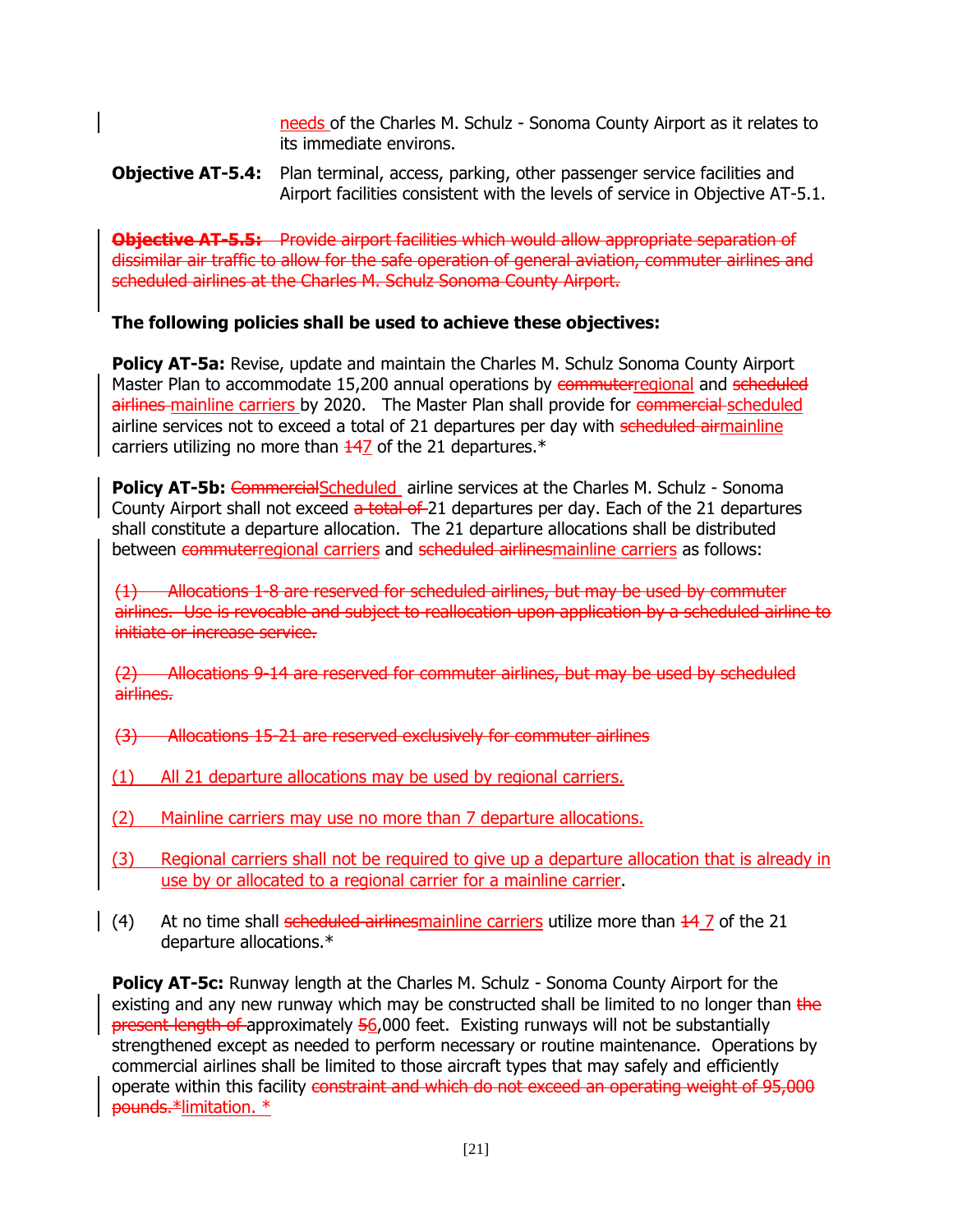**Policy AT-5d:** Any commercialscheduled airline initiating or expanding commuterregional or scheduled airline passenger service or commercial freightmainline service at the Charles M. Schulz - Sonoma County Airport shall be required to enter into a license, lease, or operating agreement with the County of Sonoma. Licenses, leases and operating agreements shall implement and be required to conform to the policy directives of the General Plan. Licenses, leases and operation agreements shall include provisions for slot reallocationdeparture allocation reassignment.\*

**Policy AT-5e:** Any proposed improvement projects to accommodate air passenger services shall be consistent with the year 2020 projections of 15,200 annual operations and 573,000 annual passengers.\*

**Policy AT-5f:** A review by the Board of Supervisors shall occur at such a time that the "review" threshold" of 650 enplaned passengers per day averaged over a one year period (474,500 annual passengers) is reached. The review anticipated by this section is not intended to require an amendment to the Air Transportation Element nor is it intended to require review of this element in its entirety; rather it is intended to trigger Board consideration of the impacts and infrastructure needs of the Charles M. Schulz - Sonoma County Airport as it relates to its immediate environs.\*

### <span id="page-25-0"></span>**5.6 NON-AVIATION AND ACCESSORY USES AT CHARLES M. SCHULZ - SONOMA COUNTY AIRPORT**

In addition to the facilities at the Charles M. Schulz - Sonoma County Airport that are required to serve aviation activities directly, the County leases other Airport property for non aviation accessory activities or uses that benefit from an airport location. These leases are an important source of the airport revenueCharles M. Schulz – Sonoma County Airport revenues.

- **GOAL AT-6: Utilize Airport properties not needed for aviation activity to enhance Airport revenues and operations and to do so in a manner compatible with adjacent community areas.**
- **Objective AT-6.1:** The lands shown on the Airport Master Plan as non aviation lands may be used in a manner to enhance revenues and the economic viability of the Airport consistent with this Element, the CALUP, the Airport Master Plan, and all State and Federal regulations.

#### **The following policies shall be used to achieve these objectives:**

Policy AT-6a: The Airport Division shall revise, update and maintain the Airport Master Plan consistent with FAA requirements and this element to indicate those land areas which may be used for non aviation purposes.

**Policy AT-6b:** Permissible non aviation and accessory uses on County owned lands include commercial and industrial uses, except that transient lodging and similar uses shall not be allowed.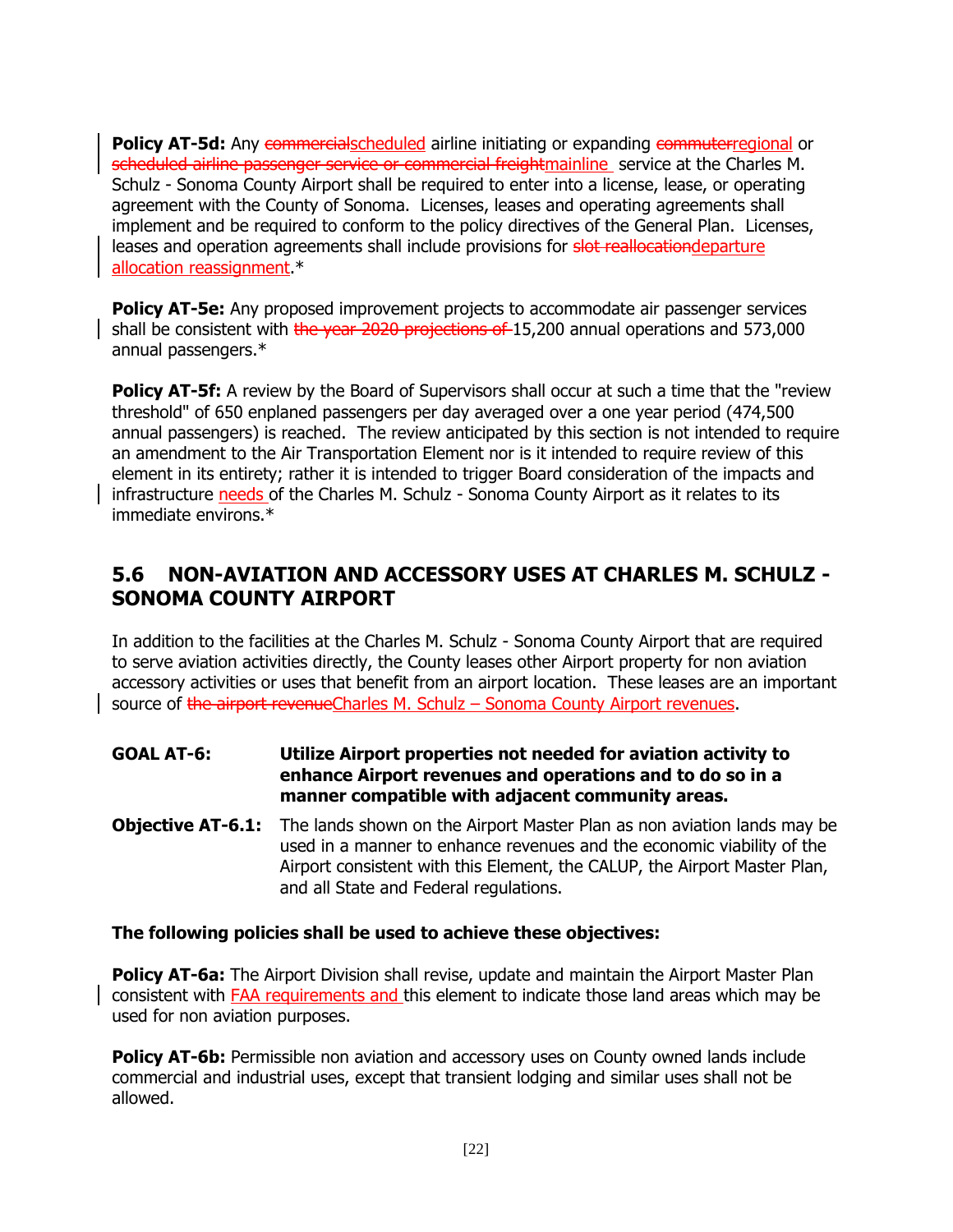**Policy AT-6c:** Lands designated or acquired for approach protection purposes shall not be utilized for commercial or industrial purposes and shall not be extensively developed with structures of any type.

**Policy AT-6d:** Appropriate uses of lands designated and/or acquired for approach protection include agriculture, outdoor recreation, and similar low intensity uses, including spray irrigation with treated effluent, provided that such uses do not result in a significant increase in bird populations at a level which would give rise to a safety problem.

## <span id="page-26-0"></span>**6. AIR TRANSPORTATION IMPLEMENTATION PROGRAMS**

**Air Transportation Program 1:** Charles M. Schulz - Sonoma County Airport Master Plan

**Program Description:** The Airport Division will be responsible for updating and maintaining the Charles M. Schulz - Sonoma County Airport Master Plan to be consistent with this element (Policy reference: AT-4a).

#### **Air Transportation Program 2:** Approach Protection Plan

**Program Description:** The Airport Division, within twelve (12) months of the Board approval of the Airport Master Plan, will be responsible for review, revision, and maintenance of the anDraft Approach Protection Plan based upon that Master Plan to assure that the policies of the Air Transportation Element are reflected. The impact, approach protection methods and recommendations sections will need to be reviewed for consistency with the Air Transportation Element. The plan shall provide for historical or archaeological assessments and resulting site mitigation where appropriate prior to demolition of any structure or construction of permanent Airport facilities (Policy reference: AT-1f).

**Air Transportation Program 3:** Amendments to the Airport Land Use Policy Plan

**Program Description:** The ALUC would be responsible for reviewing its CALUP in light of the Air Transportation Element, Master Plan, and Noise Program. The Planning Agency staff would provide staff support for this effort. Should the number of annual operations at Charles M. Schulz - Sonoma County Airport approach or exceed the projections in the CALUP, the ALUC should be notified that new projections and noise exposure contours may be necessary.

**Air Transportation Program 4**: Noise Complaint and Reporting Program at Charles M. Schulz - Sonoma County Airport

**Program Description:** The Airport Division will be responsible for implementing a noise complaint and reporting program that complies with State guidelines, including a 24 hour directory listing and answering machine, recording and investigation of complaints, summary reports, and recommendations to be submitted annually to the Board of Supervisors (Policy reference: AT-3e).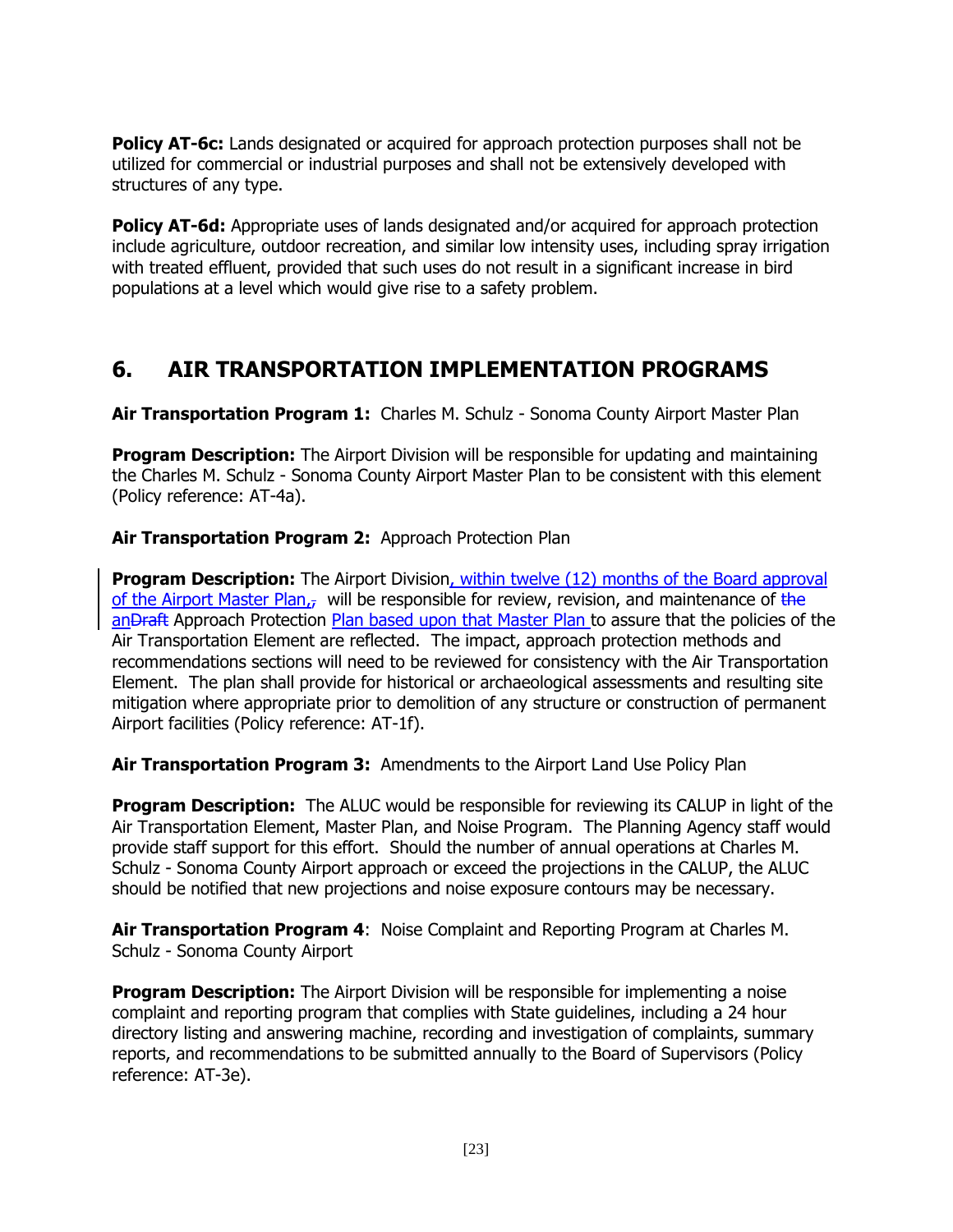#### **Air Transportation Program 5:** Airport Protection Combining District

**Program Description:** The Permit and Resource Management Department will be responsible for preparing an Airport Protection Combining District for consideration by the Board of Supervisors that would implement the Sonoma County Comprehensive Airport Land Use Plan (CALUP) by identifying lands that are subject to its policies and regulations. The Combining District would encompass the area within the ALUC Primary Referral Area Boundary for the six public use airports, and would provide notification to property owners and developers of possible land use restrictions associated with the CALUP. The work would be done in the short term (Policy reference: AT-1j).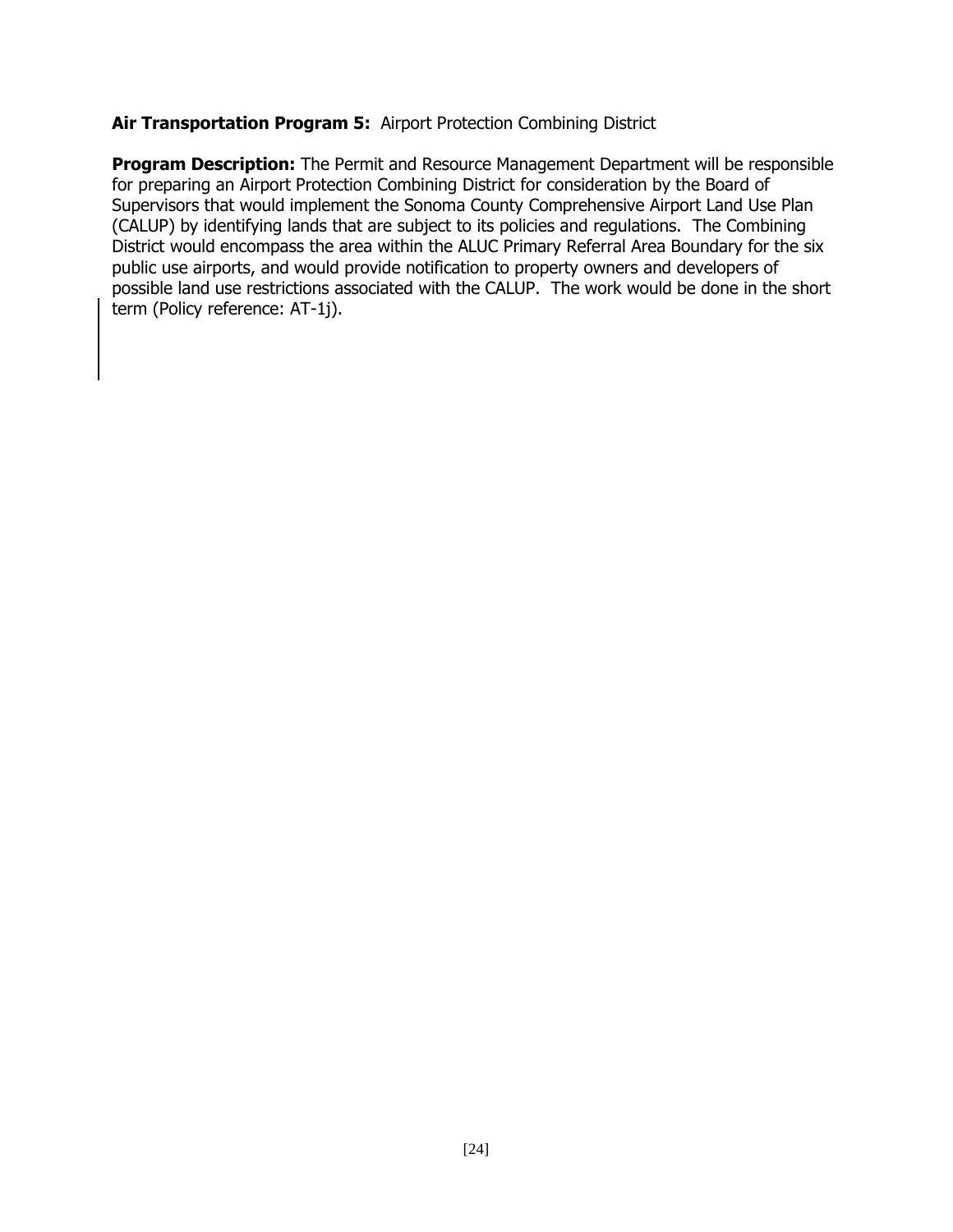#### Figure AT-1: Historical Record of Aircraft Operations at the Charles M. Schulz Airport

#### Graphic below to be deleted.



Figure AT-1 Historical Total Aircraft Operations at Charles M. Schulz Sonoma County Airport

Graphic below to be added: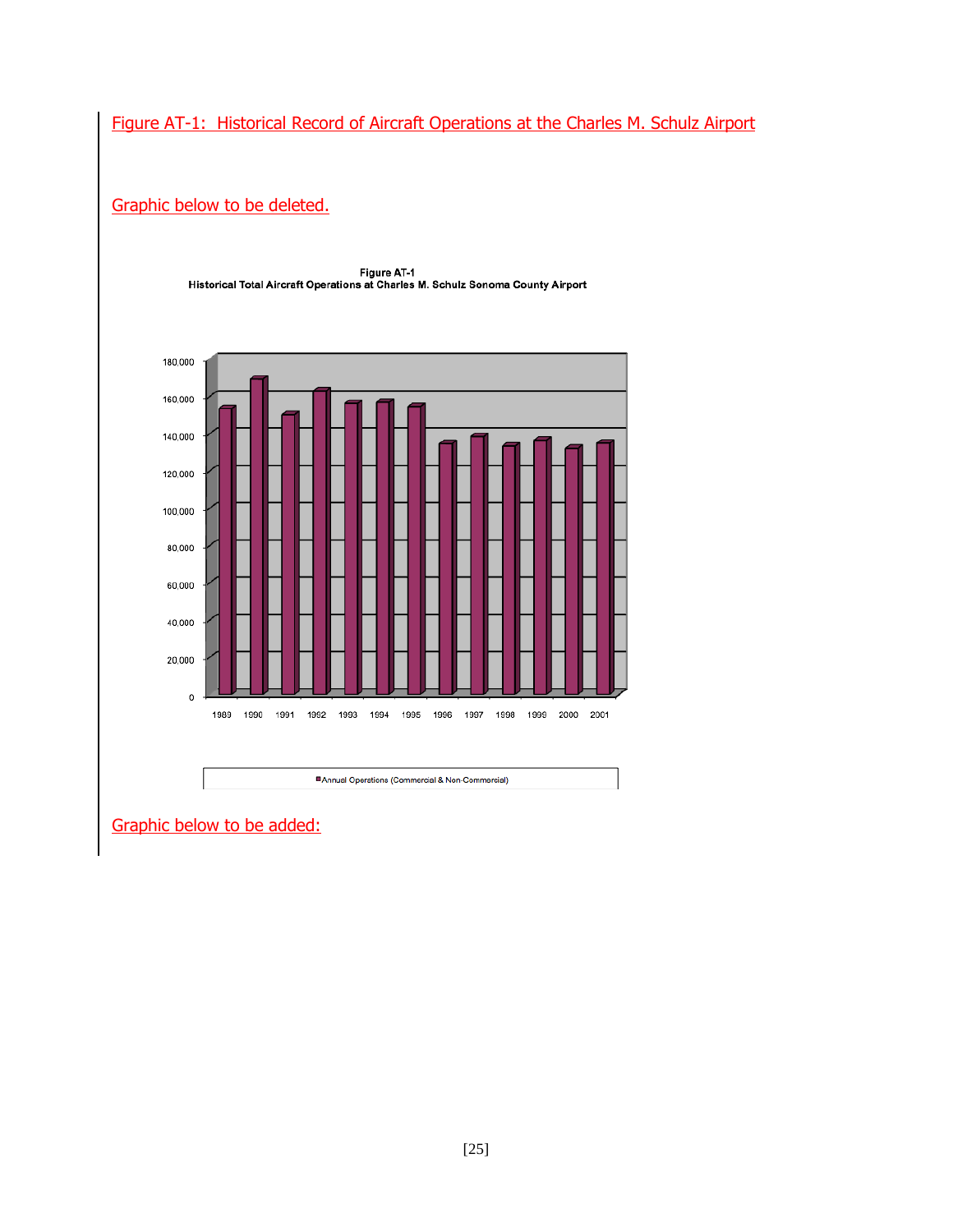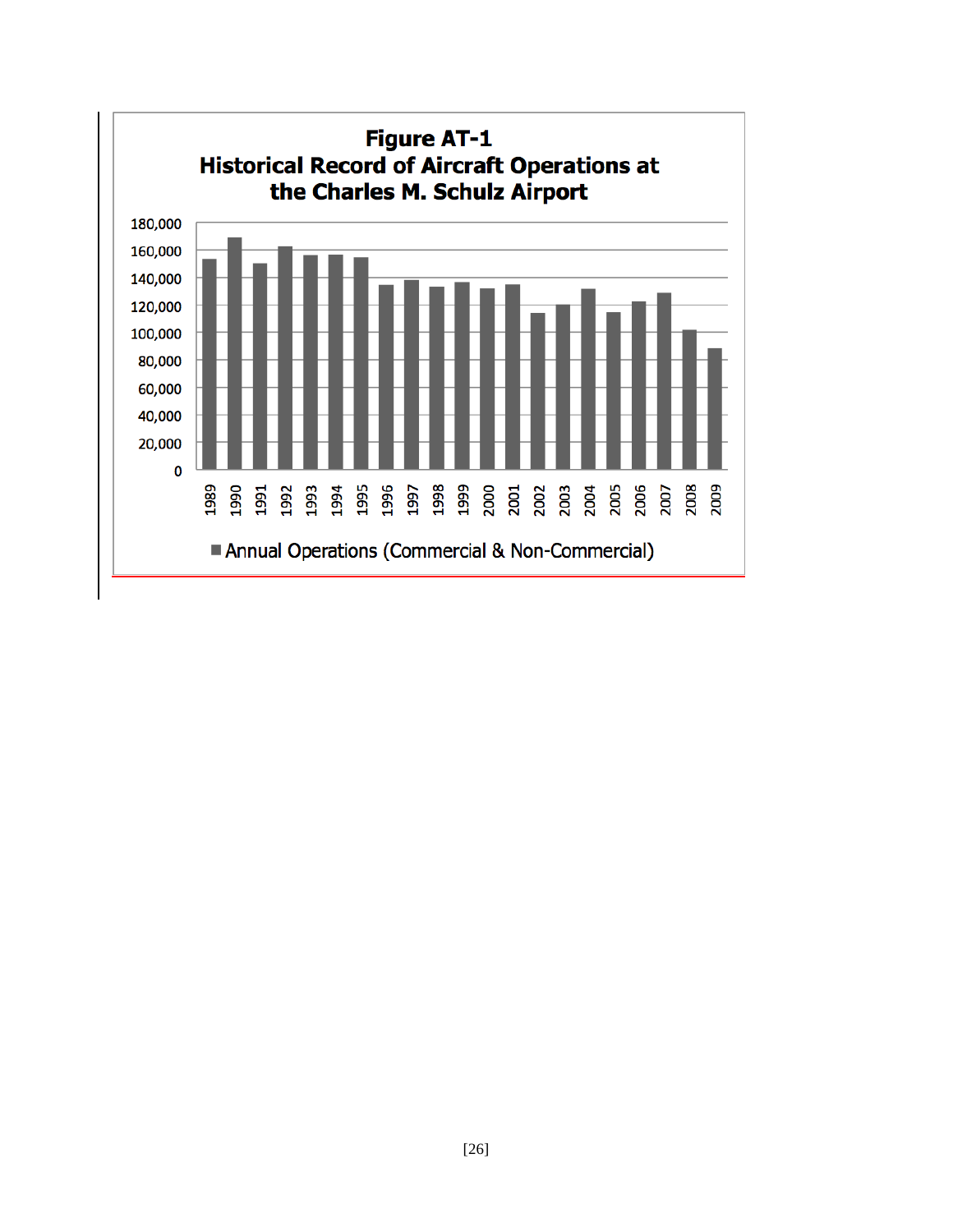Figure AT-2: Historical Record of Air Passenger Activity at the Charles M. Schulz Airport

Graphic below to be deleted:



**Figure AT-2** Historical Commercial Air Passenger Activity at Charles M. Schulz Sonoma

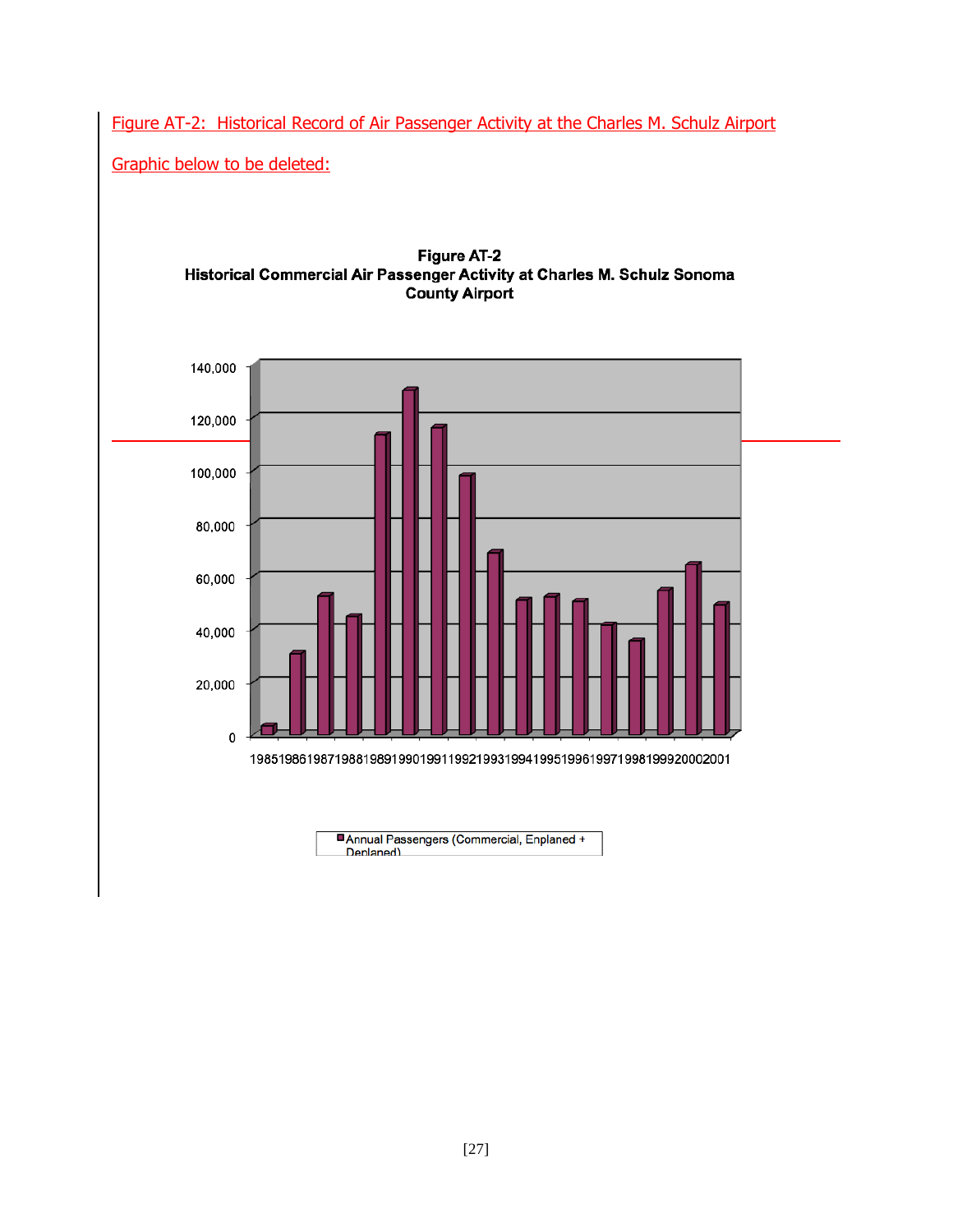Graphic below to be added: